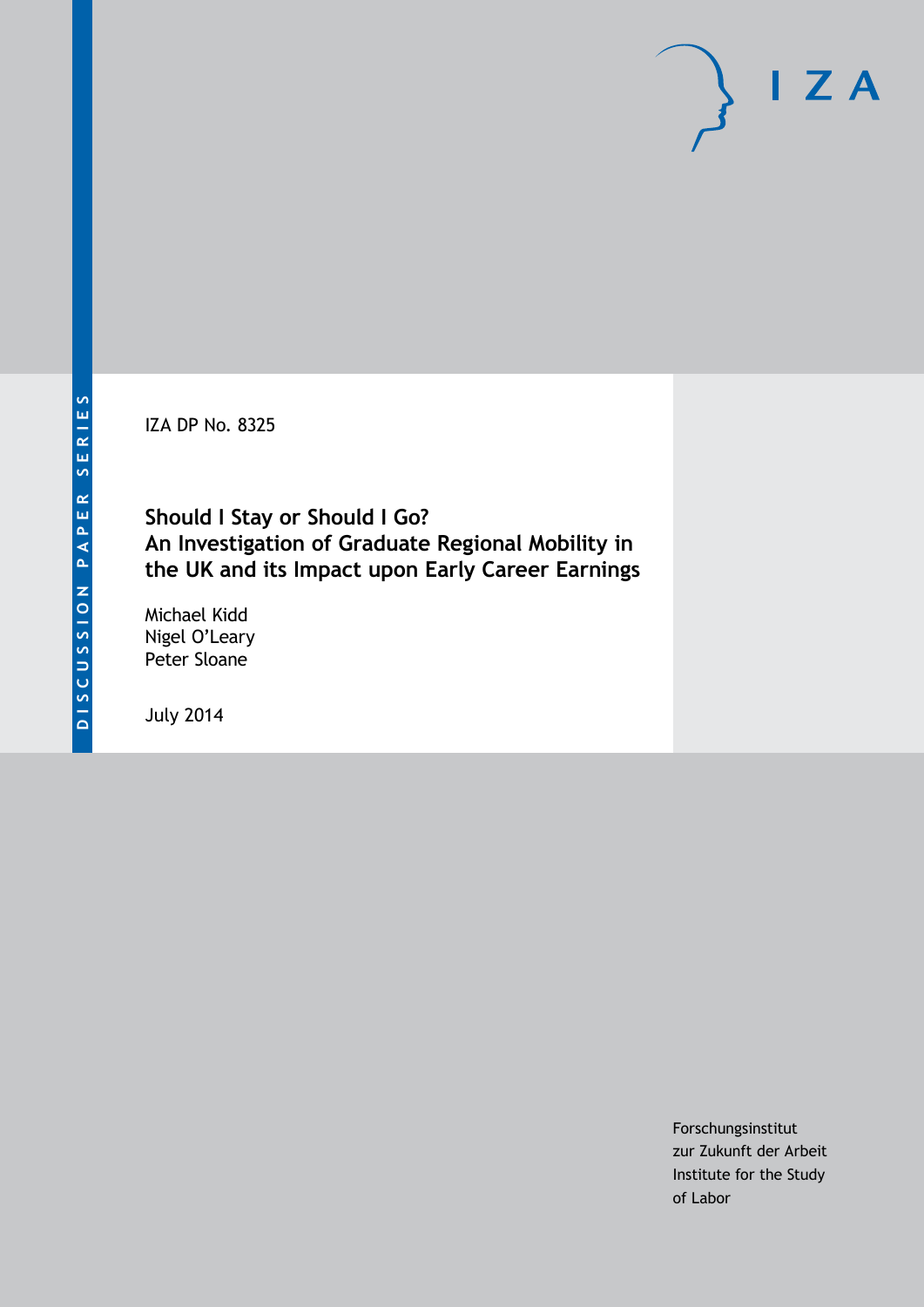# **Should I Stay or Should I Go? An Investigation of Graduate Regional Mobility in the UK and its Impact upon Early Career Earnings**

### **Michael Kidd**

*Queensland University of Technology*

### **Nigel O'Leary**

*Swansea University and NILS, Flinders University*

### **Peter Sloane**

*Swansea University, NILS, Flinders University and IZA*

### Discussion Paper No. 8325 July 2014

IZA

P.O. Box 7240 53072 Bonn Germany

Phone: +49-228-3894-0 Fax: +49-228-3894-180 E-mail: [iza@iza.org](mailto:iza@iza.org)

Any opinions expressed here are those of the author(s) and not those of IZA. Research published in this series may include views on policy, but the institute itself takes no institutional policy positions. The IZA research network is committed to the IZA Guiding Principles of Research Integrity.

The Institute for the Study of Labor (IZA) in Bonn is a local and virtual international research center and a place of communication between science, politics and business. IZA is an independent nonprofit organization supported by Deutsche Post Foundation. The center is associated with the University of Bonn and offers a stimulating research environment through its international network, workshops and conferences, data service, project support, research visits and doctoral program. IZA engages in (i) original and internationally competitive research in all fields of labor economics, (ii) development of policy concepts, and (iii) dissemination of research results and concepts to the interested public.

<span id="page-1-0"></span>IZA Discussion Papers often represent preliminary work and are circulated to encourage discussion. Citation of such a paper should account for its provisional character. A revised version may be available directly from the author.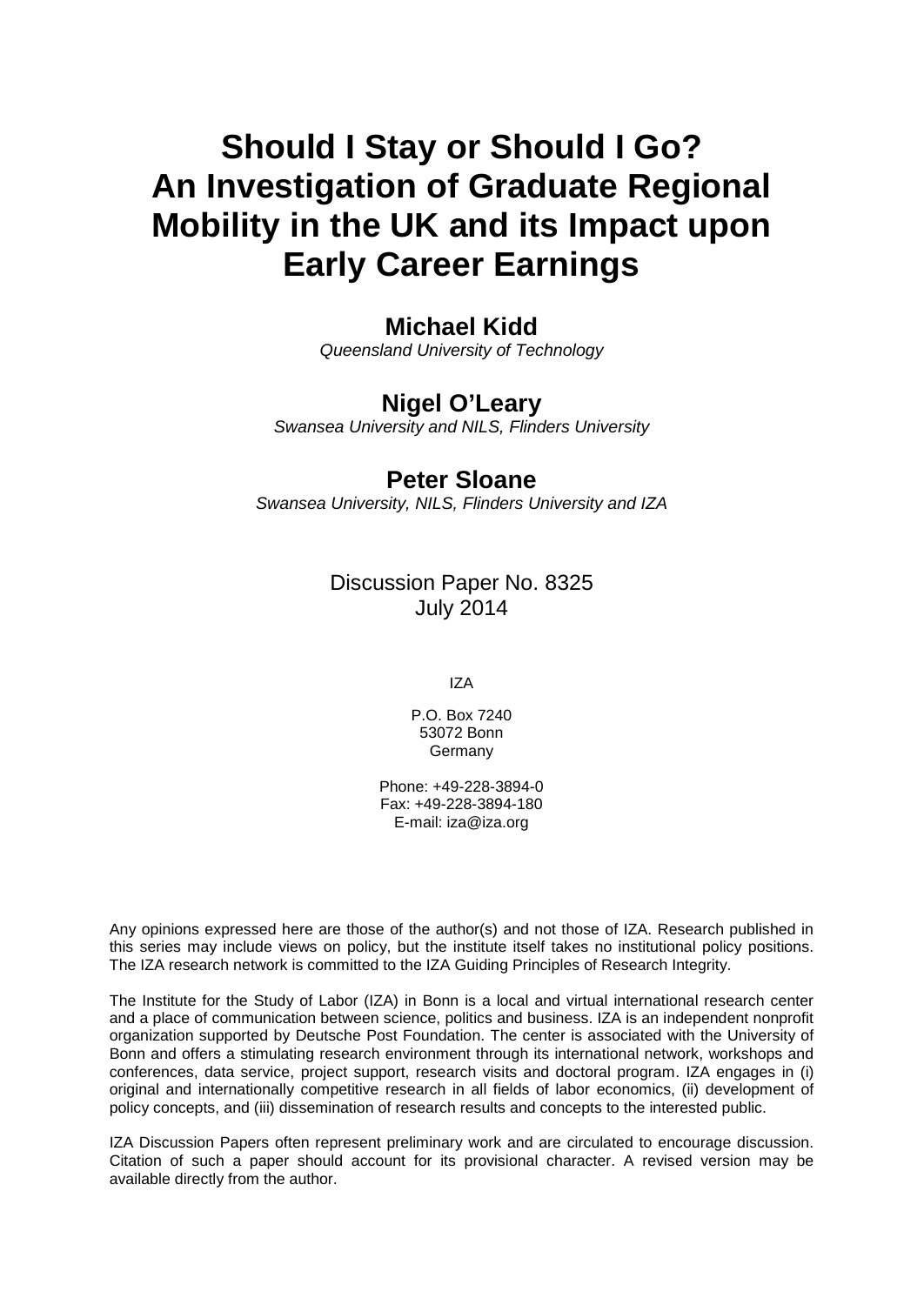IZA Discussion Paper No. 8325 July 2014

# **ABSTRACT**

## **Should I Stay or Should I Go? An Investigation of Graduate Regional Mobility in the UK and its Impact upon Early Career Earnings[\\*](#page-1-0)**

This paper uses HESA data from the Destination of Leavers from Higher Education survey 2003/04 to examine whether more mobile students in terms of choice of institution and location of employment earn more than those who are less mobile. The clear finding is that mobility is associated with superior earnings outcomes, but principally through mobility as it relates to students extending their horizon of job search. A bivariate probit analysis also confirms that there is a positive relationship between regional mobility both in the choice of attending university and the choice of where to take up employment.

JEL Classification: J24, J31

Keywords: graduates, location by residence, academic institution and employment, earnings

Corresponding author:

Nigel O'Leary Swansea University Singleton Park Swansea SA2 8PP **Wales** United Kingdom E-mail: [n.c.oleary@swansea.ac.uk](mailto:n.c.oleary@swansea.ac.uk)

The DLHE data was made available from the Higher Education Statistics Agency through the Welsh Government, although neither bears responsibility for the analysis or interpretation of the data reported here. Financial support from the ESRC (grant no: RES-591-28-0001) is gratefully acknowledged by O'Leary.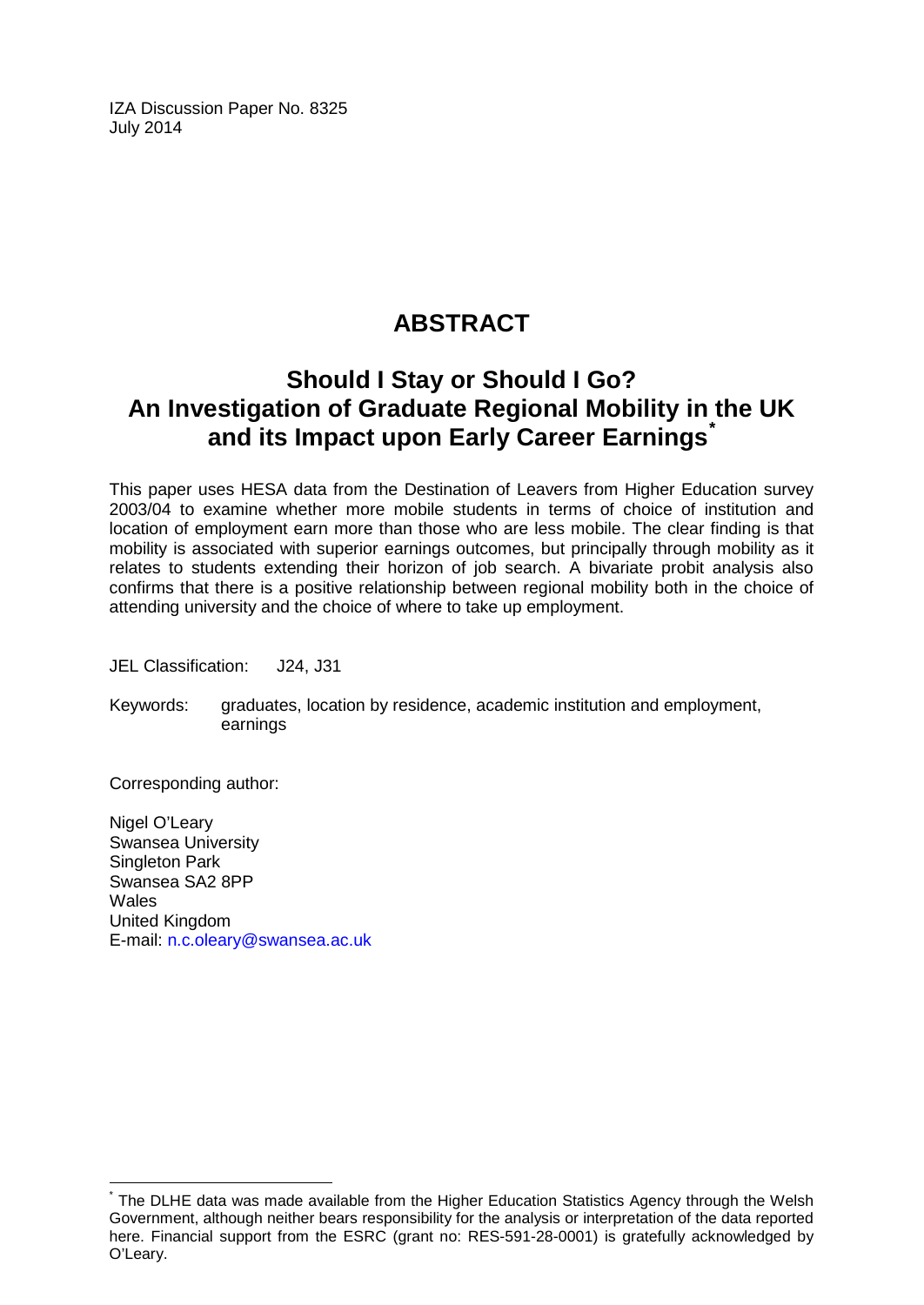#### **Introduction**

A wide-ranging body of research has investigated the issue of worker mobility and the general consensus is that more mobile individuals are able to secure superior labour market outcomes. More effective job search is seen as a crucial mechanism through which such superior outcomes are realised. Stylised facts are that the propensity to migrate is related to human capital accumulation (see Sjaastad, 1962 and Becker, 1964), gender and ethnic origin. An area of this migration literature that has received a growing level of attention is the mobility of graduates within the workforce. Given the correlation between human capital accumulation and mobility, it is natural to suppose that this subset of the population would be amongst the most mobile. In the UK, this has fostered much recent work using data from the Higher Education Statistics Agency (HESA) in particular but much of this research has been focussed upon the issue of how mobility affects regions.

The focus of this current research though is to examine how the issue of mobility affects individuals as opposed to regions or areas. There are three factors to consider. First, do individuals change location to undertake their studies? Second, do they move from location of study to take up employment? Third, do they return home after completing their studies? Each of these decisions may have different consequences for employment outcomes. It is well known that graduates earn an earnings premium over non–graduates (see, for instance, O'Leary and Sloane, 2005 and 2008, and Walker and Zhu, 2011). The general theoretical argument holds that a greater initial migration propensity should increase subsequent migration propensities and by expanding the area of search also increase real wages in the long run. Such propensities will increase with the ability of the student and the ranking of their institution. After a student has moved, the psychological and emotional costs of further movement may be relatively lower than for those who choose to study in their home area (DaVanzo, 1976 and 1983). However, cultural and institutional factors may also play a role (Faggion *et al*., 2007).

In this paper we model the mobility patterns of graduates and labour market outcomes some 3.5 years after graduation using the HESA Destinations of Leavers from Higher Education (DLHE) Longitudinal Survey of the 2003/04 cohort in order to ascertain whether those who move out of their region of residence to study or to take up employment do better than those who stay. We restrict the analysis to first degree graduates born in or resident in the UK and ignore those who do not proceed straight into employment after graduation and the few graduates who take up employment abroad. We then follow the 2003/04 cohort into the labour market and establish the extent to which earnings differ according to region of origin, type of institution, type of degree,

1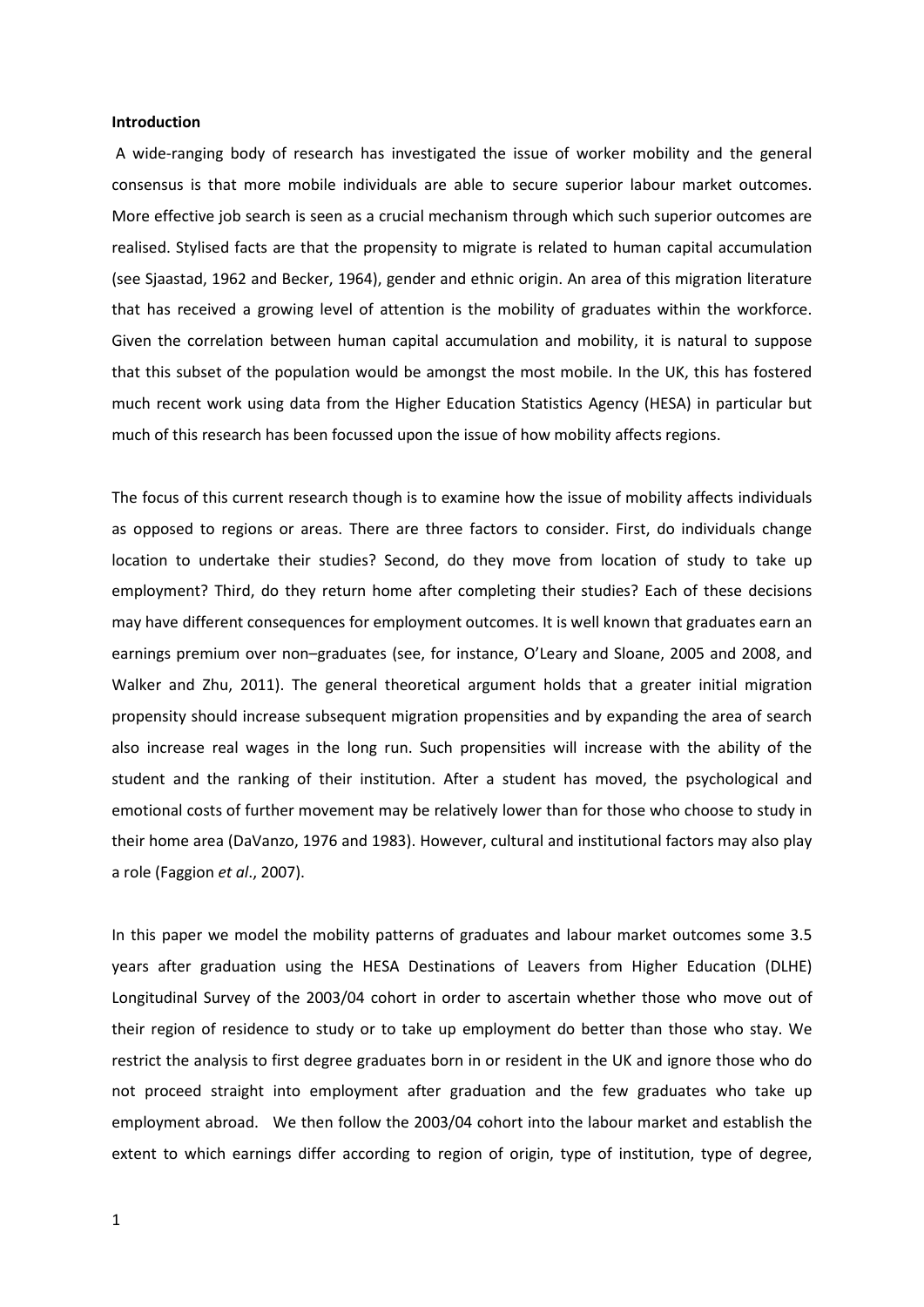degree classification and type of mobility. The implicit assumption is that salary after 3.5 years are a good predictor of lifetime earnings and available evidence suggests that this is indeed the case as the vast majority of workers tend to remain in the same UK region and the same broad occupational grouping for very long periods. Thus, individuals who choose to enter a particular occupation in a particular region on graduating from a higher education institution do so with a view to staying in that chosen occupation and region for life (Naylor *et al*., 1998). Given the evidence presented by de Grip *et al*. (2008) on the persistence of graduate disadvantage after early career mismatch, we can be confident that the early career opportunities analysed in this current work will also be an important indicator of lifetime opportunities and as such early career disadvantage is likely to translate into inferior long-term outcomes.

#### **Previous Literature**

A number of previous studies suggest that the probability of studying at university is influenced by the distance between place of domicile and the nearest university. However, whether this relationship is causal is less certain, since universities may be located in areas where the more affluent are numerous and this group is more likely to attend university than the less affluent. In any event we cannot examine this question as our sample is limited to those who have already made the decision to attend an institution of higher education. Using Swiss data Denzler and Wolter (2011) have also shown, however, that distance to university influences choice of subject/faculty and institution. If choices among these are limited and a substantial number of students are unable or unwilling to attend a local institution, a lack of student mobility will reduce the likelihood of achieving optimal productive and allocative efficiency. In an early UK study, Osborne *et al*. (1987) traced the employment experience of a cohort of Northern Ireland students who entered higher education in 1979. They noted the roles of gender, religion, academic discipline and degree class. The Province is found to suffer from a serious net loss of graduate labour, and especially of those with good degrees. A similar situation appears to apply in Wales (see Bristow *et al*., 2011). Faggion, McCann and Sheppard (2007) use HESA data up to 2000/01 to examine the sequential migration behaviour of Scottish and Welsh students in terms of their home location, that of their academic institution and their place of employment. They find that the on-migration behaviour of individuals is positively related to previous migration history and the level of human capital acquired, the latter posited to improving the ability of individuals to gain better jobs in a wider set of locations (see also DaVanzo, 1983). In a later paper, Faggion and McCann (2009) examine the relationship between inter-regional flows of graduates and regional innovation performance. The results for Great Britain as a whole are dependent on whether London is included and Scotland excluded. This has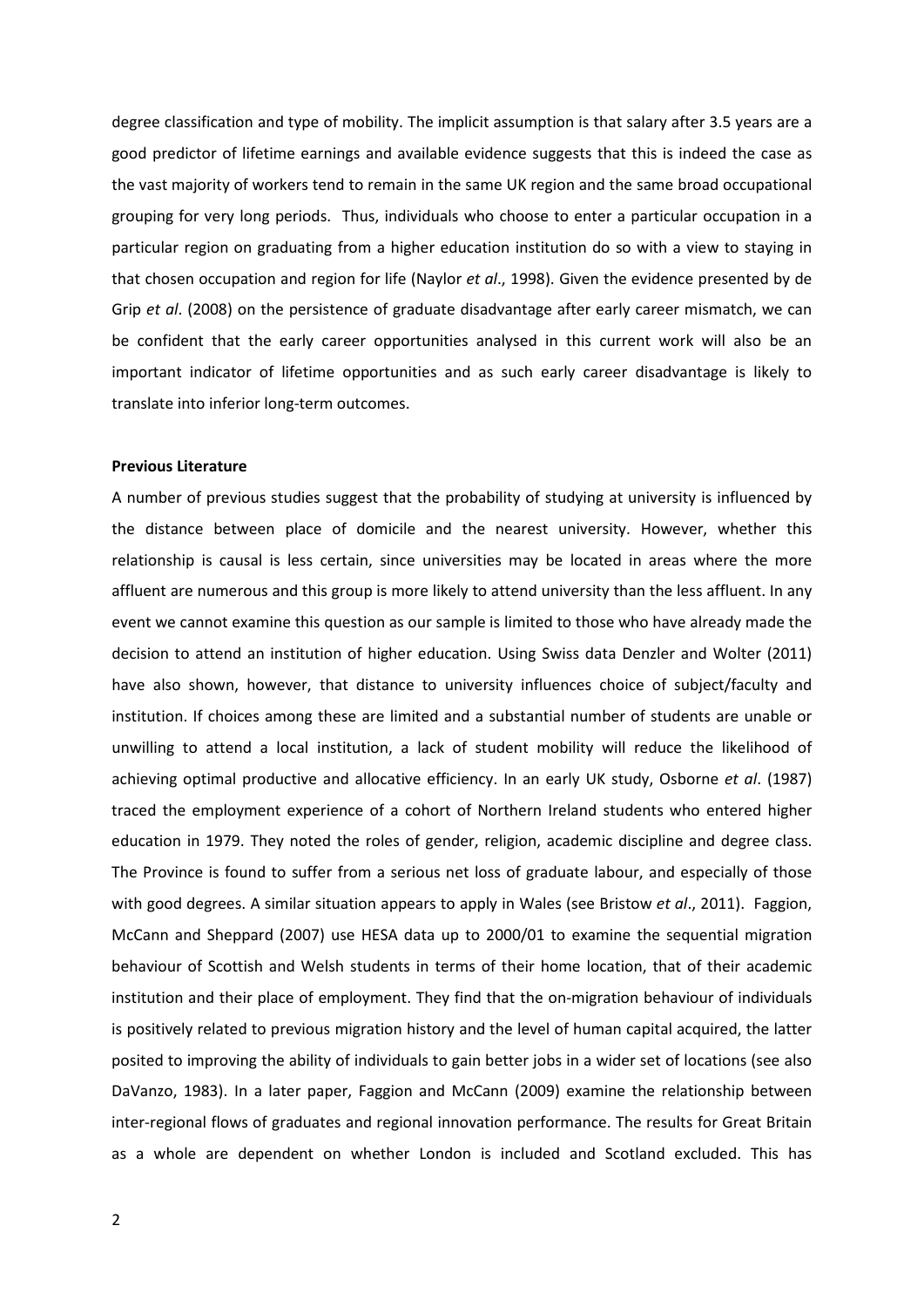implications for our analysis, suggesting that it is necessary to split England into its constituent regions in order to make it more comparable with Scotland, Wales and Northern Ireland. Hoare and Corver (2010) take into account the fact that some regions are better provided with universities than others in relation to their size and note that this has led to calls for university provision to be extended to unrepresented population centres. In terms of graduate recruitment, London is a surplus region with graduate employment exceeding its student population share, while Yorkshire and Humberside and Scotland are balanced and the remaining regions in deficit.

There are a various underlying factors which are likely to influence the degree of mobility. The ability of a university to retain its graduates in its own locality will be a function of its size relative to that of its local labour market. Small university towns, such as St Andrews, Bangor and Aberystwyth are unlikely to retain graduates to the same extent as large metropolitan universities such as those in Birmingham, Liverpool and Manchester. For the US, Winters (2012) defines 41 metropolitan areas as 'college towns' on the basis that the share of the population enrolled in college is more than one standard deviation greater than the mean across all metropolitan areas. Differences in employment outcomes after graduation between stayers and leavers in college towns are then compared and both earnings and occupation level are found to be lower for stayers compared to leavers. Hoare and Corver (2010) also note that higher education (HE) participation rates varied in 2001/02 from 24% in the North East to 36 % in Scotland. Regional HE capacity also varied substantially, such that universities in the Eastern region were able to accommodate only 44 % of the local supply of qualified students, whereas in the East Midlands the local capacity was 130% of the local supply of qualified students. University catchments also vary, such that while 91% of Scottish domiciled students study there, the corresponding figure is only 31% in the South West. There will be some relationship between these figures and graduate mobility. Abreu, Kitson and Wales (2008) analysed the migration patterns of over 200,000 graduates in 2005/06 and found that 25% stayed in the region of domicile. Of those who migrated 47% returned home, 16% stayed in the region of the academic institution and 37% moved to a new region.

Public sector employment is an important source of graduate employment, especially outside London (Wright, 2011). Personal characteristics, such as gender and ethnic group influence migration flows, as does the subject studied. High performers are more likely to move, but mature students less so. Migration is predominantly to richer, more highly skilled urban areas with high concentrations of younger people. Similar results were obtained by Mosca and Wright (2010), who note that male graduates are more likely to migrate than female graduates, as are those with a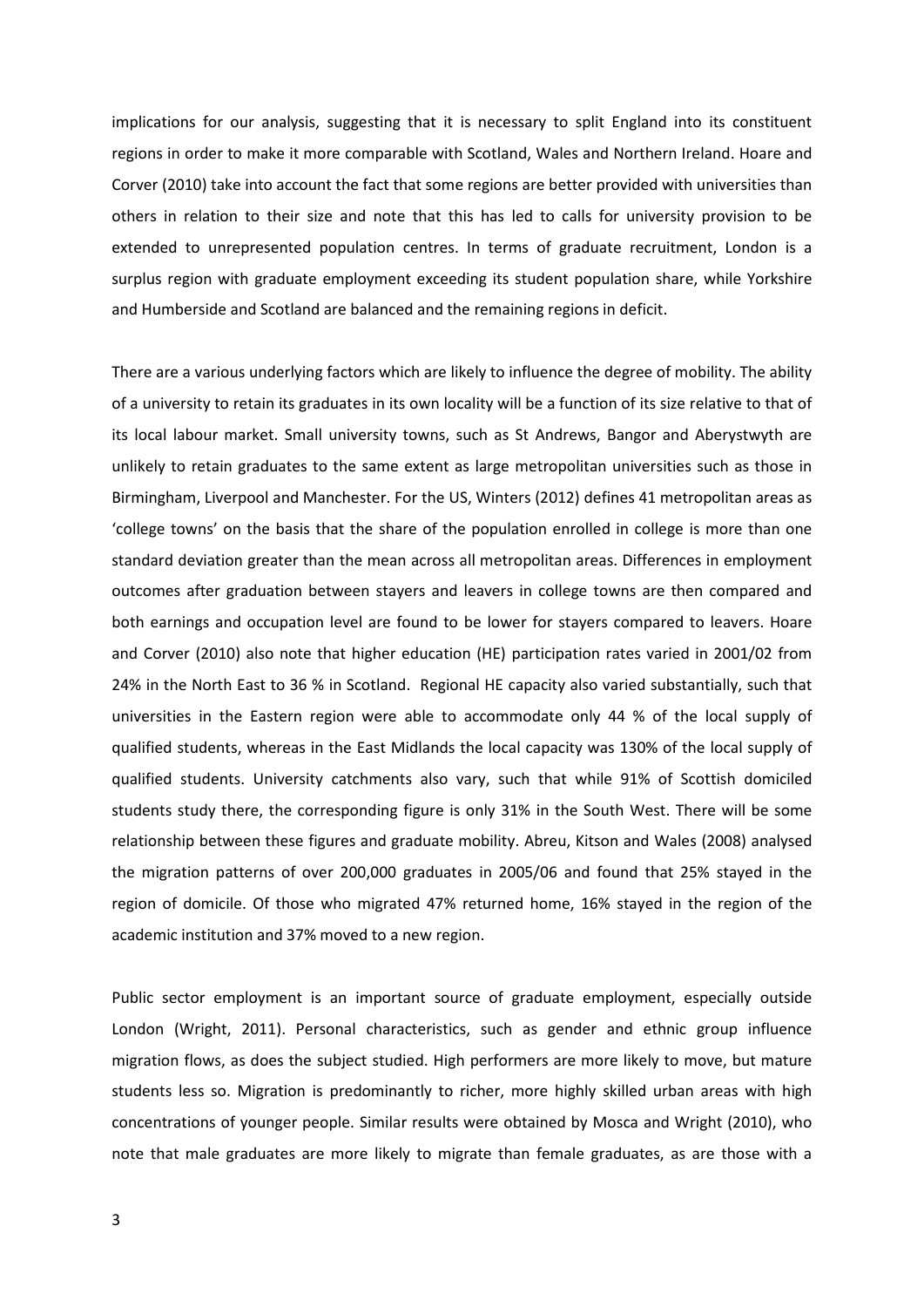better degree, those from a Russell Group institution and those who had already moved region to study. Wright (2011) notes that while over one third of graduates are located in London and the South East there has been a spreading out of young graduates to the North and Midlands in the last decade or so, but these are disproportionately employed in the public sector, which is graduate intensive.

A number of papers have examined the financial returns to UK graduates. Using data from the Labour Force Survey (LFS) O'Leary and Sloane (2005) find that, while degrees as a whole lead to substantial increases in lifetime earnings there is a substantial heterogeneity in returns across disciplines. Further, the returns are greater for women than for men. In a further paper (O'Leary and Sloane, 2008) they show that there are substantial regional variations in the returns to higher education. However, adjusting for regional differences in the cost of living (including housing costs) substantially reduces these differences. Using more recent LFS data Walker and Zhu (2011) were able to confirm the results obtained by O'Leary and Sloane (2005). Degree class, only more recently available in the LFS, is also shown to have a large effect regardless of discipline. Chevalier (2011) uses the HESA longitudinal data, as in this study, to examine differences in early labour market attainment by subject of graduation, confirming many of the above results. However, unlike this paper, he does not focus on differences across regions or on the migration decisions of individuals investing in higher education.

The literature between graduate outcomes and their mobility is far less well-developed. One exception is Abreu, Faggion and McCann (2014), who examine the impact of industrial mobility on earnings and job satisfaction, using HESA longitudinal data. They find that those who change both location and industry fare worse in the short run than non-movers, both with respect to earnings and job satisfaction while those who change location but not industry do better than non-movers. However, the focus on migration by Abreu *et al*. is only concerned with movements that occur when graduates change jobs and is markedly different from the approach followed in this paper. Here, we use the same data source but focus on place of residence, place of study and place of employment in a more general examination of graduate mobility in a regional context.

#### **Data**

The data used come from the Destinations of Leavers from Higher Education (DLHE) 2003/04 survey, conducted by the Higher Education Statistics Agency (HESA). The survey has been organised in two stages, the first being a census of individuals who have completed higher education courses in the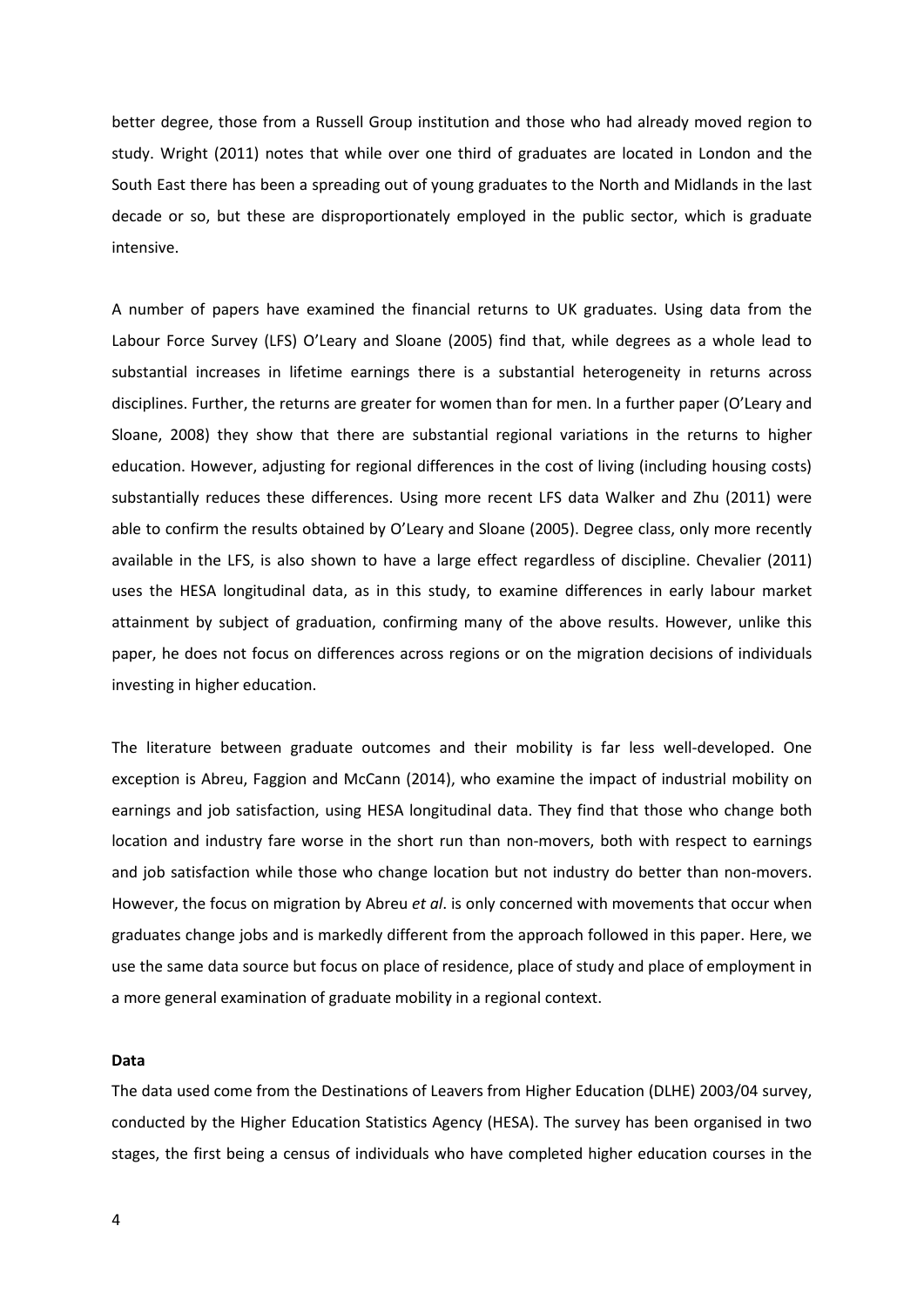UK. This stage was carried out approximately six months after the course ended as is referred to as the Early Survey. The second stage, referred to as the Longitudinal Survey, is a follow-up survey that looks at the destinations of leavers up to 3.5 years after they graduated. In contrast to the Early Survey, the Longitudinal Survey is not a census but is instead based on a sample of the students who responded to the corresponding Early Survey. In its current form, the DLHE survey has run since 2002/03, with the most recent data being available for 2008/09.<sup>1</sup> Thus, while more contemporary versions of the DLHE are available we wanted to avoid conflating recessionary effects with graduate premium and mobility effects. Using DLHE 2003/04 allows for the most recent version of the survey that is not affected by the 2007 financial crisis and subsequent recession and all decisions, from going to university to taking up employment, would have been made at times of continuous economic growth.

The information contained within DLHE contains a rich history of data that allows a profile of individual movement and attainment to be built. Relevant to the analysis conducted here, this includes a range of personal characteristics (such as age, gender and ethnicity), details about the university attended and the degree course studied, employment circumstances (whether employed, self-employed etc.) after completion of study and job details (such as salary and occupation). Crucially for the mobility analysis, the data also contains an indication of location at three points in time: the home domicile region is recorded before entry to university; we know the region of the university attended; and finally, the region of employment 3.5 years after graduation is also recorded. While the DLHE survey will include leavers with undergraduate and postgraduate degrees, the focus in the analysis that follows is only on those who have graduated with an undergraduate degree. Not only does this allow for a cleaner comparison when we analyse the labour market outcomes of graduates, but the data does not allow us to identify mobility between undergraduate and postgraduate study, which do not have to be at the same institution or indeed region. To avoid introducing this bias into the analysis, the sample is restricted to undergraduate degree holders only. After removing observations for which there was missing data, 7,901 individuals were identified who had a complete migration history. Of these, 3,717 also provided earnings data.

#### **Methodology**

<span id="page-7-1"></span>Consider the situation facing a student  $j$  in her choice of where to attend university.<sup>[2](#page-7-0)</sup> If she moves from her home domicile region to a university in an alternative region then she is identified as a

 $1$  Prior to 2002/03 the survey was known as the First Destination Survey.

<span id="page-7-0"></span><sup>2</sup> For grammatical simplicity we will assume that student *j* is female, but note that the empirical estimation that follows will be conducted for both males and females.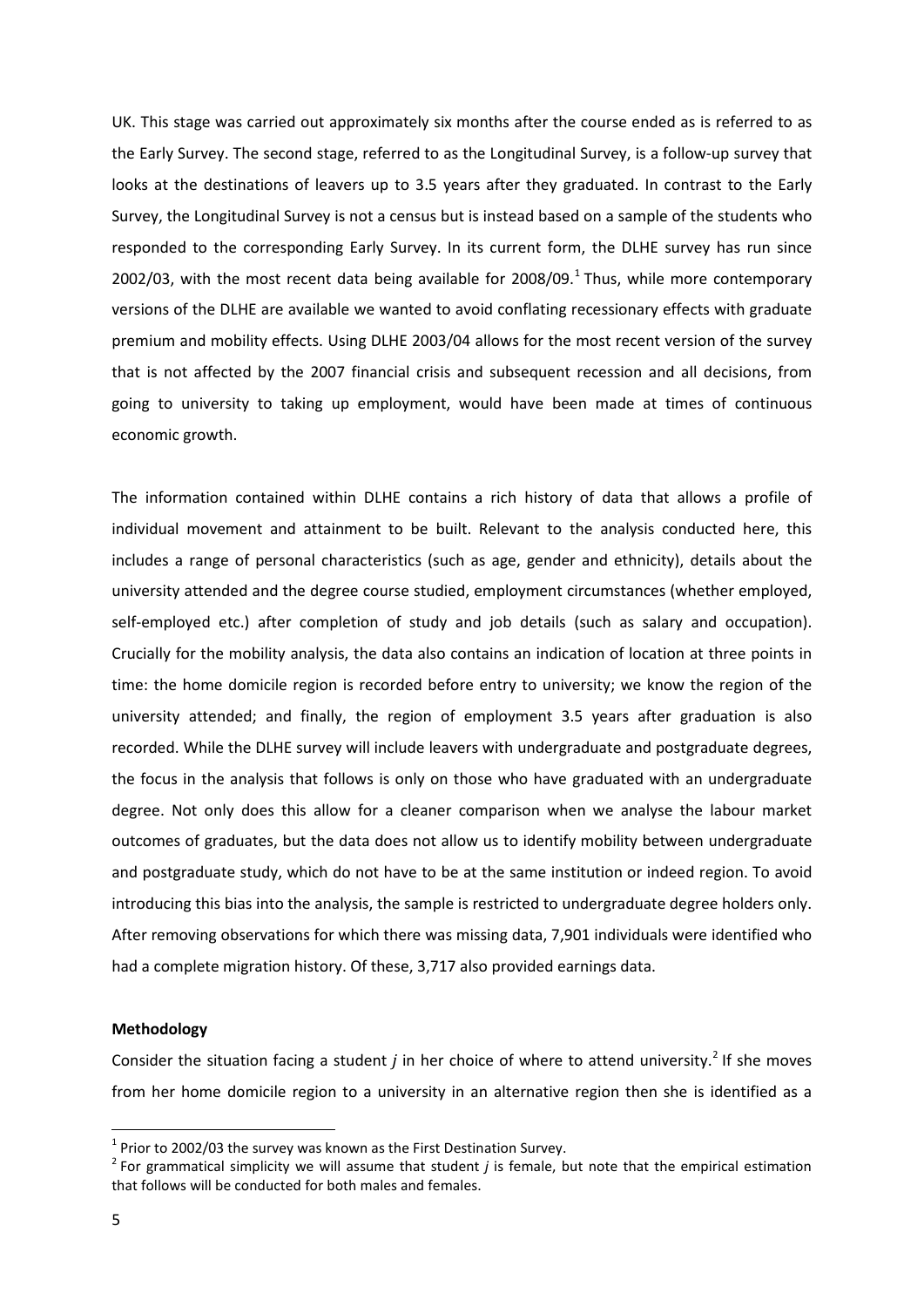mover and we can define an indicator variable  $I_{1j}$  that takes a value of 1 to denote this fact. In the other instance, that is when she attends a university in the same region as her domicile, *I*1*<sup>j</sup>* takes a value of 0. When we look at the outcome of where student *j* is employed, a second indicator variable *I*2*<sup>j</sup>* takes the value of 1 if she works in a different region to that in which the university she attended is located. When employment and university are in the same geographical region  $I_{2j}$  takes the value of 0. With this in mind, we can subsequently model the propensity of student *j* to migrate, both from domicile to university, and from university to employment, in the following way:

$$
I_{1j}^* = x_j \beta + \epsilon_{1j} \tag{1}
$$

$$
I_{2j}^* = z_j \gamma + \epsilon_{2j} \tag{2}
$$

where for student *j*  $I_{1j}^*$  and  $I_{2j}^*$  are unobserved latent variables and instead we observe only  $I_{ij}$ =1 if  $I_{ij}^*$  >0 and  $I_{ij}$ =0 otherwise (for *i*=1,2). The vectors *x* and *z* contain those variables which are known to influence the decision of student *j* to migrate, *β* and *γ* are conformable vectors of returns to these characteristics and *ε<sup>1</sup>* and *ε<sup>2</sup>* are normally distributed residual error terms. Under the assumption that [1] and [2] are not estimated independently but rather jointly, such that those determinants of whether a student moves to university also determine whether the student subsequently moves from university, then equations [1] and [2] could be estimated via a bivariate probit such that Cov  $(\epsilon_1, \epsilon_2) = \rho$ . As a result, more efficient estimates of the migration processes can be obtained by taking into account such a correlation structure within the bivariate response than if estimates were derived from a probit model for each response separately. Given that the determinants to migration in both stages are not identical, that is the characteristics in vectors *x* and *z* are not exactly the same, [1] and [2] are most appropriately estimated by a seemingly unrelated regression version of the bivariate probit.

Given the distinction between those who (potentially) move in the first stage to university and those who (potentially) move in the second stage to employment, the following classification is made based upon first and second-stage movements:

A. *Non-Movers*: those who attend university and work in the same region as their home domicile  $(I_1=0, I_2=0);$ 

B. *Move-Returners*: those who move from their home domicile region to attend university but subsequently return to work  $(I_1=1, I_2=1)$ ;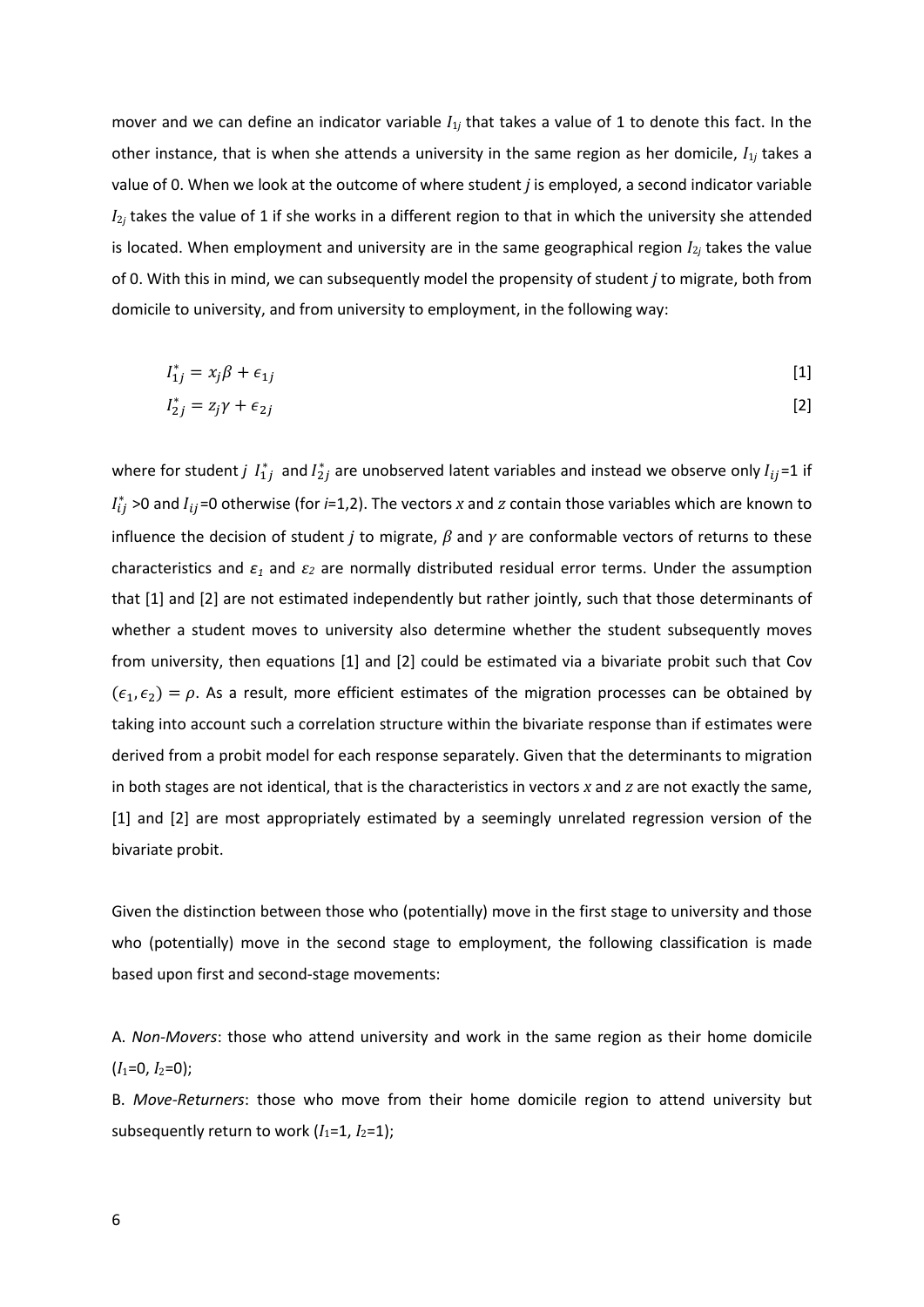C. *Stay-Leavers*: those who remain in their home domicile region to attend university but subsequently leave for employment in another region  $(I_1=0, I_2=1)$ ;

D: *Leave-Stayers*: those who move from their home domicile region to attend university and subsequently remain in this same region for employment  $(I_1=1, I_2=0)$ ;

E. *Non-Returning Double-Movers*: those who move from their home domicile region to attend university and subsequently move again to another region (which is not their home domicile) for employment  $(I_1=1, I_2=1)$ .

Note that groups B and E both involve a double movement but B involves a movement back to the home domicile while E involves a movement to a region other than the home domicile. Given this classification, we can label groups B through E as movers (M), where each classification is a distinctly identifiable group of movers, and group A as non-movers (N) and the earnings of movers and nonmovers can be estimated in the following way via the quantile regression estimator (see Koenker and Bassett, 1978):

$$
y^N = w^N \alpha^N + \mu^N \tag{3}
$$

$$
y^M = w^M \alpha^M + \mu^M \tag{4}
$$

where *y* represent earnings (more correctly these are modelled as the natural log of earnings), *w* is a vector of characteristics known to influence earnings, *α* is an estimated conformable vector of coefficient returns to these characteristics, *μ* an idiosyncratic error term, and the suffixes N and M denote non-movers and movers respectively. Such a regression strategy allows earnings for movers and non-movers alike to be estimated along the entire length of the earnings distribution and thus a comparison of earnings differences between them can be identified at any point *θ* in the earnings distribution using the decomposition framework suggested by Machado and Mata (2005). This involves drawing a finite random sample from the observed distribution to construct counterfactual earnings distributions  $Q(\tilde{y}^*)$  that are formed on the basis of the distribution of earnings that would exist if the characteristics of non-movers were rewarded in the same way as those of movers are. This results in the following decomposition framework:

$$
Q^{\theta}(y^N) - Q^{\theta}(y^M) = [Q^{\theta}(\tilde{y}^N) - Q^{\theta}(\tilde{y}^*)] + [Q^{\theta}(\tilde{y}^*) - Q^{\theta}(\tilde{y}^M)] + residual
$$
[5]

where  $Q(y^N)$  and  $Q(y^M)$  are observed earnings at quantile  $\theta$  for non-movers and movers respectively and  $Q(\tilde{y}^N)$  and  $Q(\tilde{y}^M)$  are linear predictions of earnings at quantile  $\theta$  estimated from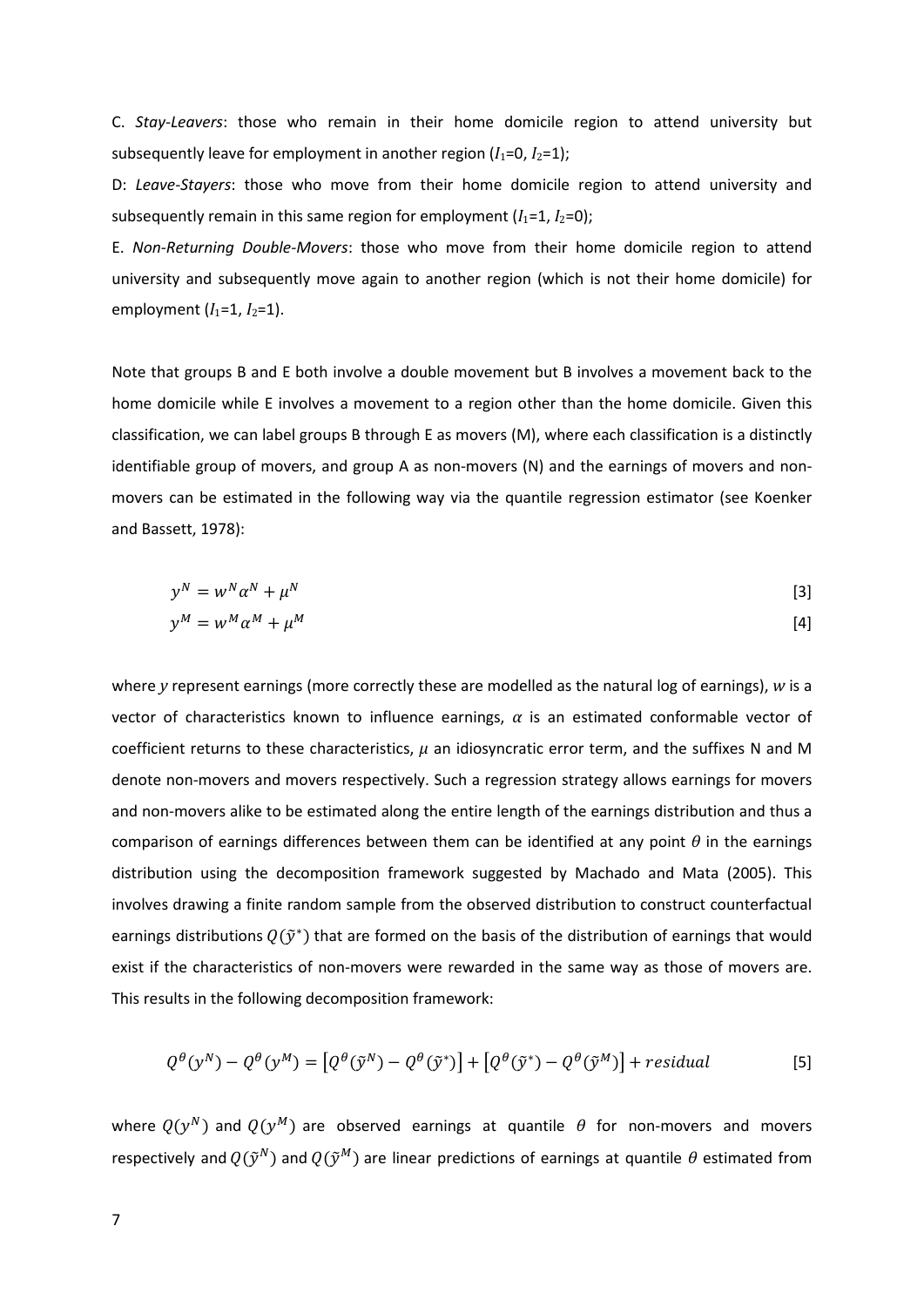equations [3] and [4] respectively. Accordingly, at any comparison point *θ* in the earnings distributions between those who are non-movers and those who are movers, the difference in earnings may be decomposed into the components represented by equation [5]. The first term on the right hand side is the contribution of the coefficients, i.e. how the way in which the earningsdetermining characteristics contained within vector *w* are rewarded differentially between nonmovers and movers. The second term is the contribution of the covariates that have been included in the earnings equations, i.e. the extent to which vector *w* differs between non-movers and movers. In the decomposition set up by Machado and Mata (2005) there will also be a residual component related to simulation errors and sampling errors which would disappear with more sampling and observations and asymptotically will equal zero.<sup>[3](#page-7-1)</sup> Following an adaption of the simulation technique suggested by Melly (2007) that makes use of an infinite random sample to generate counterfactual distributions, the residual term in equation [5] will disappear.<sup>[4](#page-10-0)</sup>

#### *Variables used in migration analysis*

*Age*: while it is generally accepted that the costs of migration are greater for older workers, the inclusion of age (and its square) is included to control for the differential incentives to move that may exist between mature students and those who have followed a more traditional (and linear) learning profile.

*Gender*: a dummy variable that controls for the differing likelihood of migration between males and females. While much of the migration literature has focussed upon the issue of gender in relation to tied-movements, those studies analysing gender specifically have tended to find that females are less mobile than males (see Faggian *et al*., 2007 *inter alia*).

*Non-white*: a dummy variable that controls for the differential incentives to move between whites and those from a non-white ethnic background. For a number of reasons, such as limited access to information, more limited resources to fund a move, or a desire to remain within or close to a local community, we would expect to find that non-whites are less mobile than their white counterparts.

*Disability*: a dummy variable that controls for the impact on the likelihood of moving of a reported disability. With the nature of the question asked within the data, a disability could include a physical impairment, mental health issue or a specific learning difficulty. We might expect on one hand that the reporting of a disability would inhibit mobility as support networks around the home domicile

<sup>&</sup>lt;sup>3</sup> There would also be a specification error within this residual term induced by estimating linear quantile regression, but it is assumed that the regression model is correctly specified in this instance and hence the decomposition in equation [5] is a true decomposition based around a coefficient and characteristic effect.<br><sup>4</sup> While the procedure proposed by Melly (2007) simplifies the decomposition, it makes no difference to results

<span id="page-10-1"></span><span id="page-10-0"></span>and conclusions drawn later. When the Machado and Mata decomposition is simulated on a finite distribution the residual element is consistently only a minor component in the decompositions across all estimated deciles.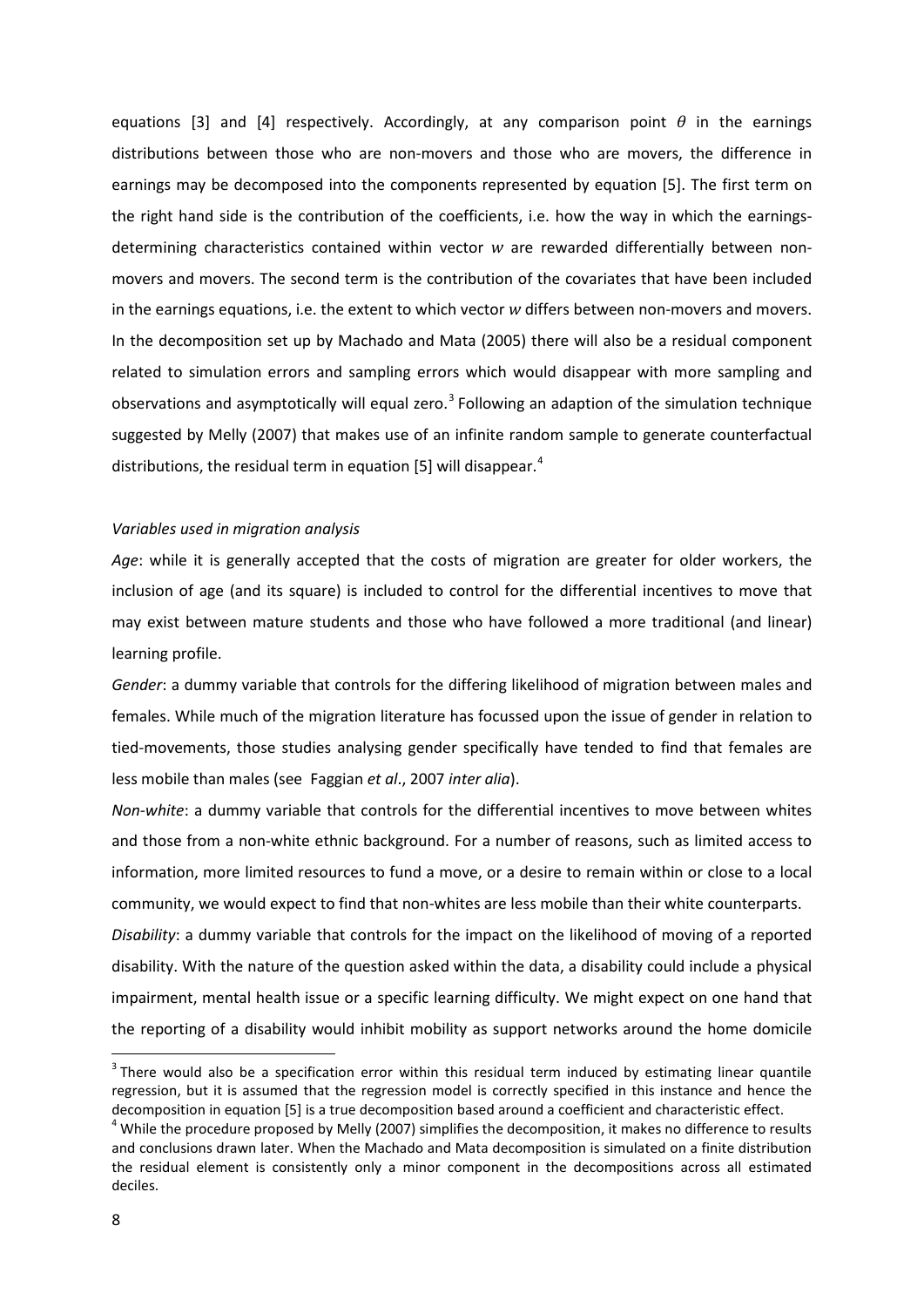would want to be maintained. On the other hand, though, we might expect mobility to be positively related to a reported disability as students are more discerning as to the institutional support networks available to them when choosing a university.

*University type and reputation*: a series of dummy variables that control for differences in the quality and reputation of university attended. Four types of institution types are identified: Russell Group, the group of leading research-intensive universities; 1994 group, established research-intensive universities who at the time were not part of the Russell Group; pre-1992 universities, older universities that had traditional university status before the Further and Higher Education Act 1992; and Other, all remaining institutions including former polytechnics and new universities. In addition, a value of institutions research score from the 2001 Research Assessment Exercise is constructed to explicitly control for the intensity of research activity within institutions.

*Subject of study*: a series of dummy variables, based on the Joint Academic Coding System (JACS) to reflect 16 broad subject groups, to control for variation in the propensity to migrate both before and after attending university.

*University choice*: an indication (entered as a linear and quadratic term) of the number of universities of similar reputational standing (see above) offering the same broad course as the one studied (again see above). The expectation is that an increased number of comparable institutions to choose from in the domicile region will reduce the need or desire to move to university.

*Degree class*: a series of dummy variables that control for differences in human capital and/or individual ability. Six degree classifications are identified, ranging from a first, upper and lower second class, third, unclassified and other.

*Unemployment spells*: a series of dummy variables that control for spells of unemployment since graduation. Such spells would be indicative of a less well-matched job search. The expectation is that spells out of employment would be a driving force to undertake further job search and increase the likelihood of mobility.

*Labour market characteristics*: measures of population density (to measure agglomeration effects), the economic activity rate and average professional earnings (as a proxy for the potential salaries graduates can command) in the university region and the region of employment are included as an indicator of the economic environment within regions. The premise for these variables is that higher relative values provide an economic inducement to take up employment in an area, or conversely provide an incentive to leave when the economic indicators are less favourable. Additionally, given the argument that the graduate labour market is dominated by London, the distance from university to central London is also included to measure geographical isolation from this important labour market.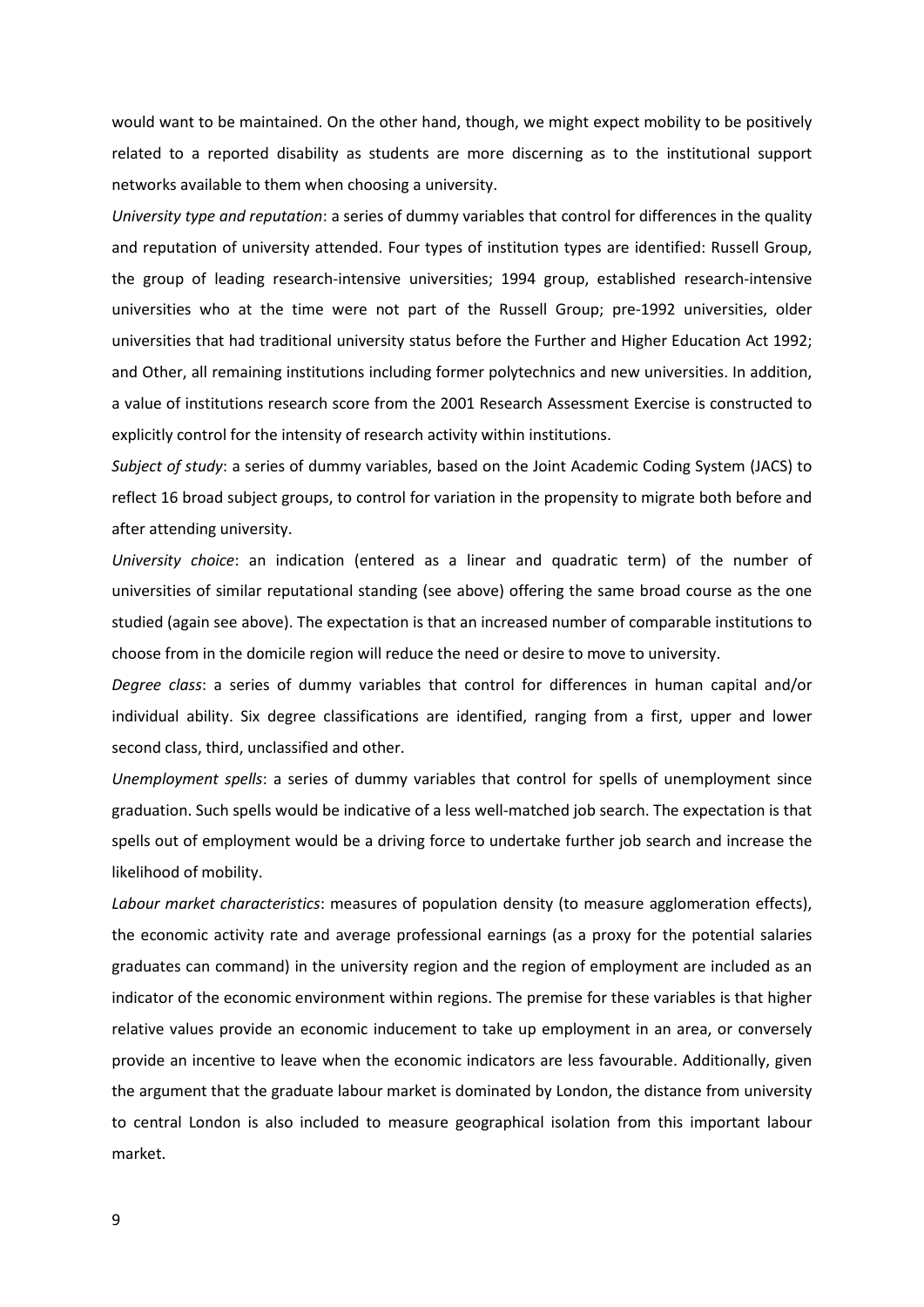*Importance of degree*: a series of dummy variables that control for the extent to which a degree was necessary to secure the current job. Five responses are classified, ranging from a formal requirement of the job, through being important, and helpful, to lastly being not important with a non-stated response being the final category. The expectation is that better quality students would be more likely to be employed in a job requiring a degree and more effective job search would result in a better-matched outcome between student and job. These would lead to a positive association between the importance of a degree and mobility.

*Region of domicile*: a series of dummy variables that control for the home domicile of students at the level of government office region.

*Domicile worker*: a dummy variable that signifies students work in the same government office region as they were originally domiciled in. This will differentiate between movements away from the university region that return to the home domicile region and those that do not.

#### *Variables used in earnings analysis*

*Age*: although age is used as a proxy for work experience in a traditional Mincer earnings function, such potential experience will not vary for a graduating cohort. Age under this scenario will account for other more general aspects of experience and seniority.

*Gender*: a dummy variable that controls for the differential earnings outcomes of men and women, part of which may be due to gender discrimination but will more generally reflect the unequal treatment of genders in the labour market. Such features are well-established empirical observations.

*Non-white*: a dummy variable that controls for differential earnings outcomes between white workers and those from a non-white ethnic background. As with the issue of gender discrimination, unequal treatment along the lines of ethnicity is a long-established empirical observation in the UK (see Blackaby *et al.*, 2005 *inter alia*).

*Disability*: a dummy variable that controls for differential earnings outcomes between those who report a disability and those who do not. Such a control will capture potentially discriminatory behaviour, unequal treatment more generally or in this context it could also reflect productivity differences between the disabled and able-bodied workers.

*Unemployment duration*: the number of months (entered in linear and quadratic form) since graduation. Such controls will allow for the fact that there would be less work experience in comparison to a continuously employed individual or may send a signal of worker quality to prospective employers. The expectation would be that spells of unemployment are associated with lower earnings *ceteris paribus*.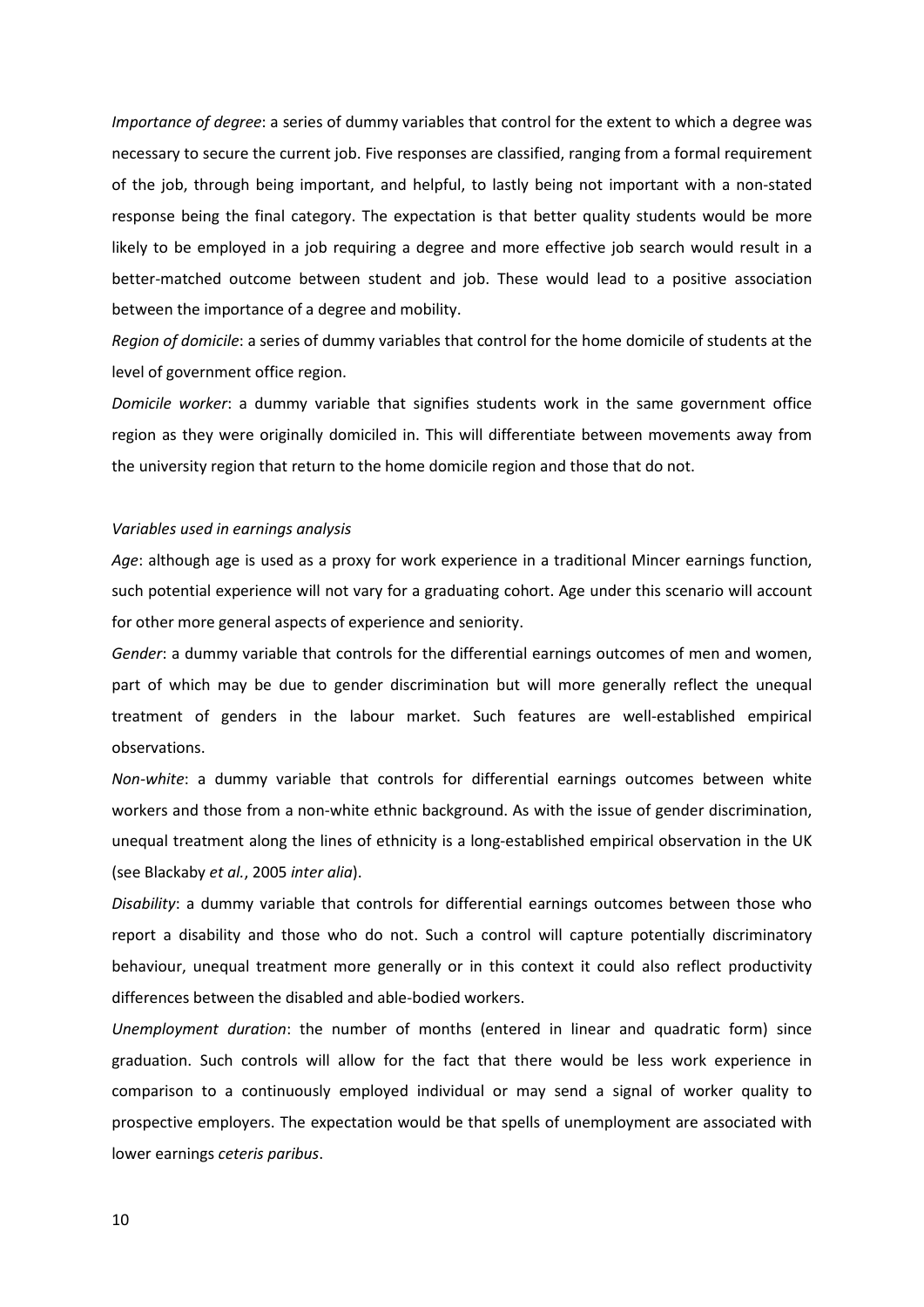*Type of contract*: a dummy variable that controls for having a permanent job as opposed to a contact that is temporary or on a fixed-term basis. The expectation would be that those on permanent contracts would receive an earnings premium.

*University type*: a series of dummy variables that control for differences in human capital by capturing the quality and reputation of university attended, with the same four categories classified as in the mobility analysis. The expectation is that there would be a positive correlation between the quality of institution and earnings.

*Subject of study*: a series of dummy variables, based on the Joint Academic Coding System (JACS) to reflect 16 broad subject groups, to control for the variation in earnings outcomes across subject of graduation (see O'Leary and Sloane, 2005 *inter alia*).

*Degree class*: a series of dummy variables that control for differences in human capital and/or individual ability. The same six categories are classified as in the mobility analysis and the expectation is that there would be a positive correlation between degree class and earnings.

*Region of employment*: a series of dummy variables that control for the standard government office region in which graduates are employed. Given the wide variation in the regional cost of living in the UK and the concentration of graduates in London, graduate earnings and more specifically the regional premium would naturally reflect this variation (see O'Leary and Sloane, 2008).

#### **Results**

<span id="page-13-0"></span>Table 1 provides a basic overview of the distribution of graduates across the standard government office regions of the UK.<sup>[5](#page-10-1)</sup> Consistent with population density patterns, there is a clustering of students being domiciled in London (13.27%) and the South East (14.44%) prior to attending university and much lower proportions originating from the North East (3.83%) and Northern Ireland (4.03%). The pattern of students attending university is not in general too dis-similar to the breakdown based on region of domicile, although it is apparent that Yorkshire and Humberside is a net importer of students while the South East is a net exporter. In terms of graduate employment, the most striking pattern is the dominance of London in the graduate labour market. Of all graduates in employment, 17.69% are to be found in this region, the largest of any individual area and a third greater than its share of domiciles. Such facts as these outlined here are well-known though but looking at these aggregate figures masks a great deal of the movement that takes place, both during the initial decision of whether to leave the domicile region to attend university and in the subsequent decision of where to take up employment after graduating. In this way, it is possible to

<sup>&</sup>lt;sup>5</sup> All descriptive statistics reported in Table 1, and subsequently in Tables 2 and 5, use the survey weights provided by HESA to account for the non-representativeness of the survey design.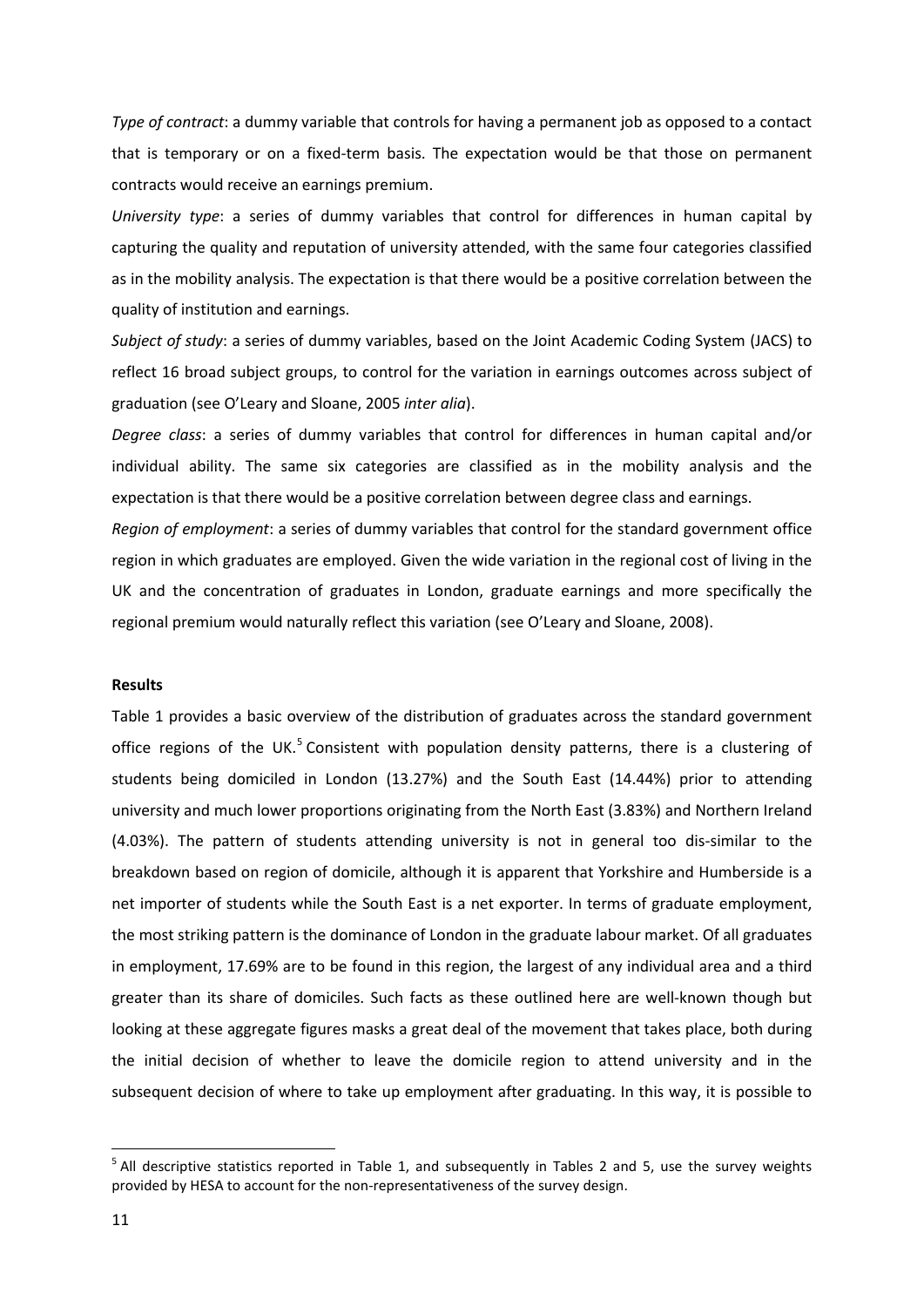categorise splits in the student population based upon movement activity both prior and subsequent to attending university as set out earlier. Such breakdowns are shown in Table 2.

Across the UK generally, 45.21% of students are classified as non-movers i.e. they attended university and are found in employment in the same region as their original domicile (Table 2, column 1). This ranges from a low of 21.46% in the Eastern region to a high of 84.69% in Scotland. Within this range, there is a clustering of regions around two points. The first is the UK average figure, as typified by the 47.85% of non-movers in the North East, 50.17% in London and 55.27% in the North West. The other is around the level of one third, with the East Midlands (29.44%), South East (30.34%) and South West (31.12%) all at this mark. Also noticeable is the significant proportion of non-movers from Northern Ireland. Although not quite as high as the proportion in Scotland, nearly three quarters of Northern Ireland students (74.65%) will not leave their domicile region to study or take up employment.

The next largest group, at both the aggregate UK level and for the majority of the individual regions, is those who move away from their domicile region to attend university but subsequently return for employment (Table 2, column 2). One quarter of students in the UK fall into this move-returner category (24.83%). While the proportion of move-returners in most regions ranges between 21.13% (in the North West) and 35.57% (East Midlands), appreciably lower proportions are found in Wales (16.79%), Northern Ireland (9.32%) and Scotland (2.45%). These later two figures in particular reflect the fact that students from these regions are the least likely to move away to study, and hence the lower proportions of move-returners does not reflect the fact that they are less likely to return if they have moved away, but rather that in Scotland and Northern Ireland students are much less likely to do anything other than remain in their home domicile.

The remaining final three columns of Table 2 show much lower proportions, with stay-leavers (column 3) in particular accounting for only 6.16% of students in aggregate across the UK. This ranges from a low of 1.24% in the North East to a high of 11.38% in the South West. While a greater number of students across the UK are classified as leave-stayers (11.73%) and non-returning double movers (12.07%), collectively these two categories only account for the same number of students as the move-returner category at the aggregate UK level. Interestingly, across these two categories Scotland and the Eastern region emerge as two contrasting cases. With only 2.97% of those domiciled in Scotland being classified as leave-stayers (Table 2, column 4) and 2.11% as nonreturning double movers (Table 2, column 5), this merely reinforces the earlier sentiments that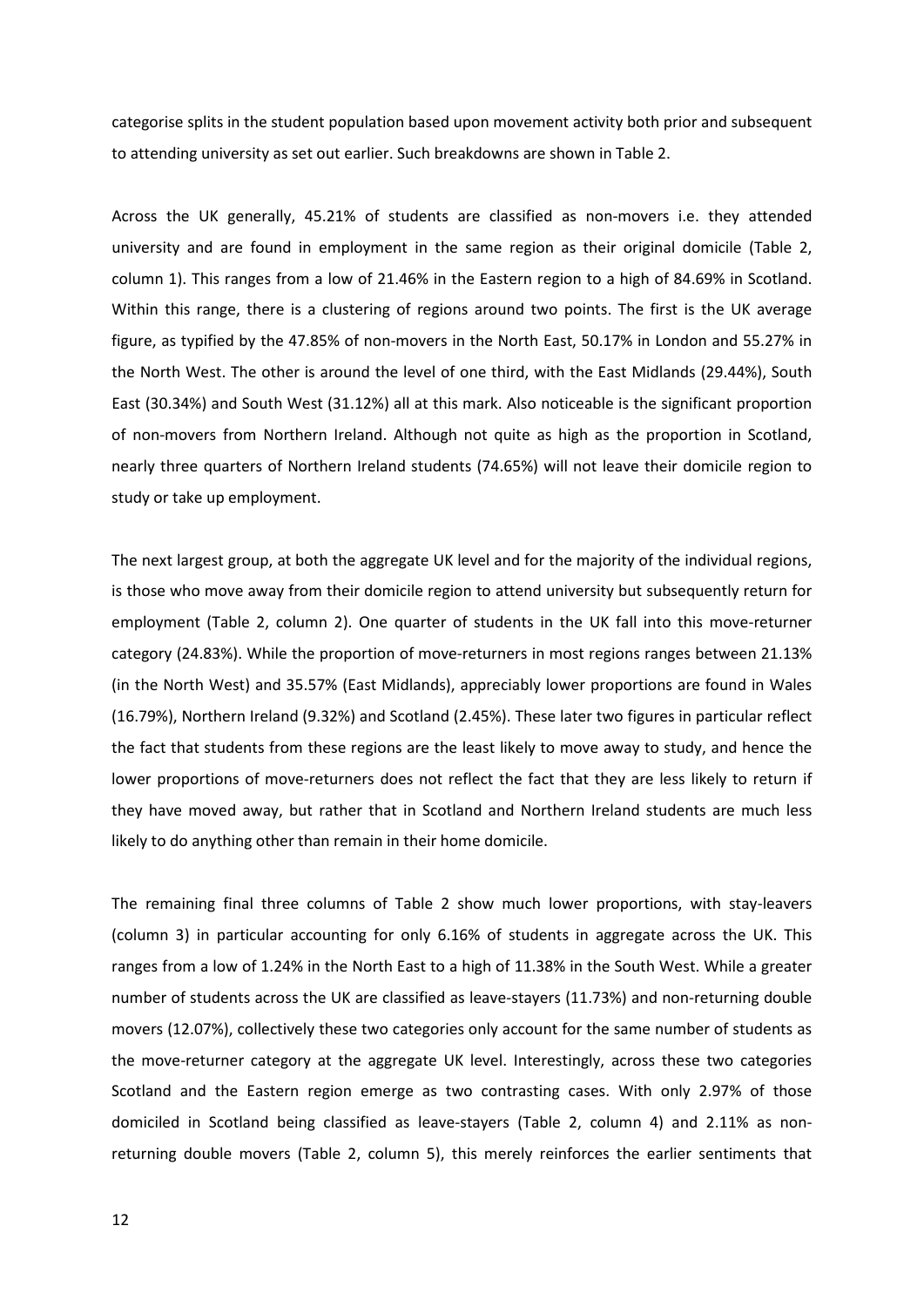Scottish students have very little extra-regional mobility. For the Eastern region, though, quite the opposite is true. With 17.93% of students from this region classified as leave-stayers and 22.83% as non-returning double-movers, significantly higher than the comparable figures from other regions, the underlying story to be told for this region is one of outward student migration. Remember also that the Eastern region has already been identified as having the lowest proportion of non-movers (21.46%) in comparison to all other regions at less than half of the UK aggregate figure.

So given these patterns identified, are there systematic differences in the likelihood of students originating from different regions migrating to attend university? What about the likelihood of subsequently moving after graduating? Is there any link between these decisions to move? Such questions are answered in the bivariate analysis that follows, the starting point of which is that initial decision of whether students move from their domicile region to another region to attend university. The results from such an analysis are shown in the left-hand side of Table 3, where the movement indicator *I1* is regressed against the set of individual characteristics and region of residence controls that were discussed in the previous section.<sup>[6](#page-13-0)</sup>

The marginal effects (or influence on the probability of observing a movement) of Table 3 would concur with prior expectations. With regards to individual characteristics, increasing age (a linear component of 14.2%) and being male (2.7%) are both associated with an increased likelihood of moving region to attend university while being from an ethnic minority background (-13.8%) decreases the likelihood.<sup>[7](#page-15-0)</sup> A similarly negative influence is also apparent as the number of institutions in the home region increases (a linear component of -10.4%)<sup>[8](#page-15-1)</sup>. Such marginal effects are all statistically significant at a minimum 95% confidence level. While the marginal effect of having a

 $6$  While a number of controls are included for university quality, there are no specific controls for student quality in affecting the decision of whether to migrate away from the home domicile. A direct measure of entry qualifications is available within the DLHE data which would fulfil the requirement as a measure of student quality (i.e. UCAS tariff points on entry to university) but it is available for only a very small proportion of students. An alternative procedure would be to create a proxy for individual quality by interacting degree subject studied (16 categories) and institution type (4 categories) and include these, the reasoning being that the entry requirements for specific degree courses at universities of a similar standing would be comparable. However, this would preclude the inclusion of the degree subject dummies and the institution type dummies within the bivariate probit because of co-linearity with the interaction terms. However, when a set of interaction terms is included as a proxy for student quality and subject and institution type dummies are excluded, the results obtained are little changed qualitatively. This would fit with our prior that there is assortative matching over quality between students and universities and thus for much of the discussion that follows within the text, university quality could be substituted for student quality.<br><sup>7</sup> For the discussion that follows in the text, all marginal effects are referred to as the reported figures in Table

<span id="page-15-0"></span><sup>3 (</sup>where probabilities are bounded between 0 and 1) multiplied by 100 to arrive at a percentage effect.  $8$  More accurately, the control variable reflects not just the number of institutions in the respondent's domicile

<span id="page-15-1"></span>region but rather the number of institutions of the type (Russell Group, 1994 group, pre-192, other) attended by the respondent in his/her home region.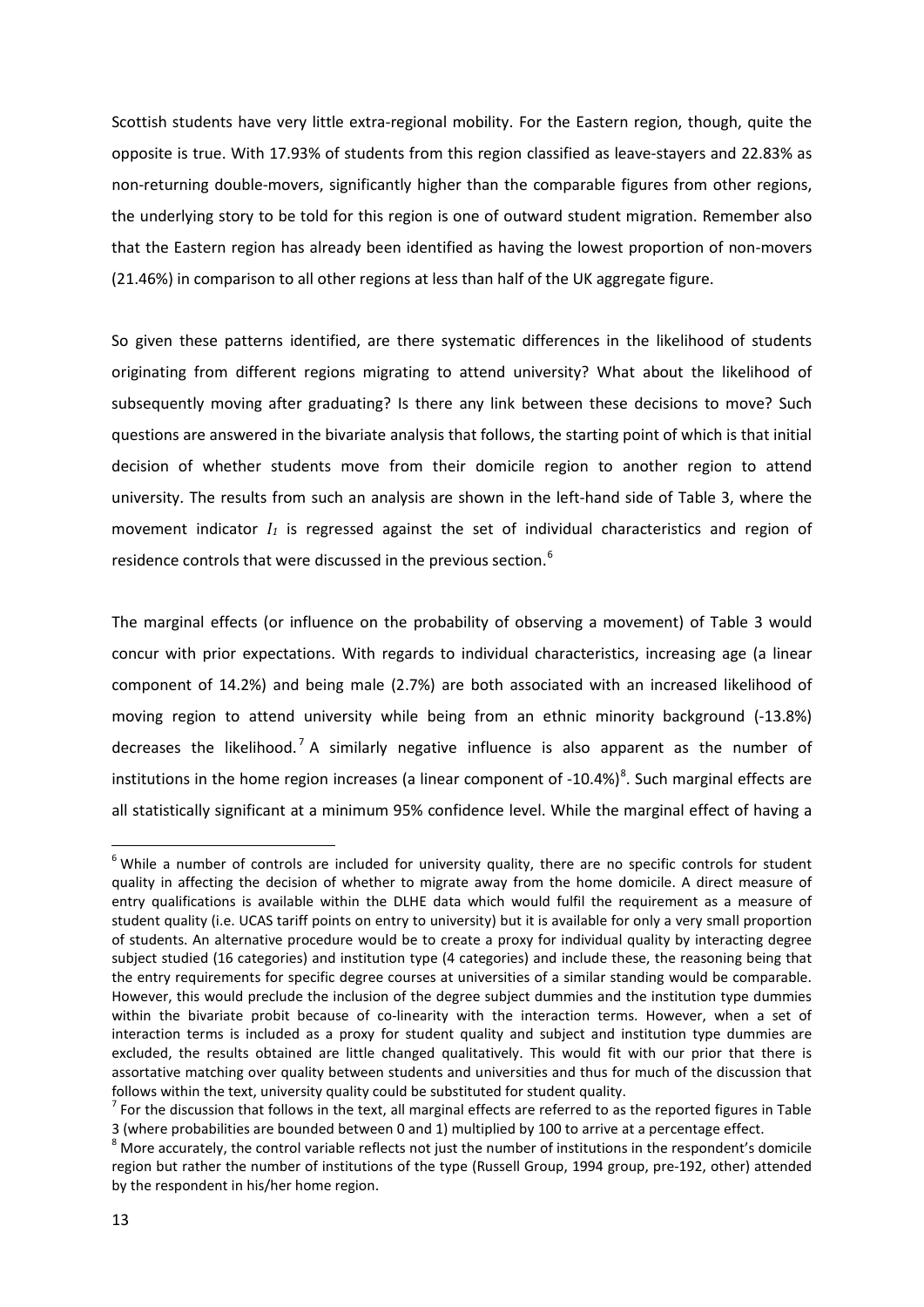reported disability is positive (at 4.7%), it is only significant at the 90% confidence level. Substantial effects across degree subjects are also apparent and even though a number of the subject marginal effects are insignificantly different from the excluded baseline of degrees in Business & administrative studies, students choosing Creative arts & design (11.2%) and Communication & documentation (9.3%) are more likely to move while those on Education (-9.6%) and Engineering & technology (-9.6%) courses are less likely.

Likewise, university reputation and research quality have a role to play in influencing the decision to move to university. Firstly, the effect of a point increase in the measure of research quality is to increase the likelihood of moving by 9.6%. Over and above such institutional reputation effects, the estimated effects on the type of institution variables are less clear-cut. Relative to the excluded category of Russell Group institutions, those who attended pre-1992 universities are 8.3% less likely to move away from the domicile region, thus reinforcing the earlier finding that attending a more prestigious university (in terms of research score) increases the likelihood of movement. In contrast, the estimated marginal effects for the remaining type of institution dummies would appear initially to work against this argument, as both the Other group (30.2%) and the 1994 group (7.0%) report an increase in the likelihood of movement. However, there are likely to be distinct similarities between the standings of the Russell Group and 1994 group of universities and with research prestige already have been accounted for this positive finding is likely to be a spurious and residual effect.<sup>[9](#page-15-1)</sup> Indeed, when the research score is dropped from the estimating equation, there is no significant marginal effect for the 1994 group in comparison to Russell Group universities. Similarly, the magnitude of the marginal effect on the Other group of universities is reduced dramatically with the exclusion of the measure for research score, although the effect is still significantly positive. Given the heterogeneity within this latter grouping of universities, certainly much more in comparison to Russell and 1994 groups, it is not entirely obvious what the precise interpretation would be upon this marginal effect anyway.

Having controlled for these individual and university-specific characteristics, the remaining estimates in the bottom half of Table 3 show the propensity of students to leave their domicile regions measured relative to those domiciled in the East Midlands. In comparison to this constant baseline, those living in Scotland (-42.0%) and Northern Ireland (-39.0%) are the least likely to move away to attend university. Those domiciled in Wales (-17.8%) and the North East (-16.7%) are also

<span id="page-16-0"></span> $9$  Although no longer in existence, the 1994 group was formed by those research intensive universities who were not part of the Russell Group, which in itself has no formal standing. As such, the aspirational and reputations of many of the universities across these groups was likely to be similar.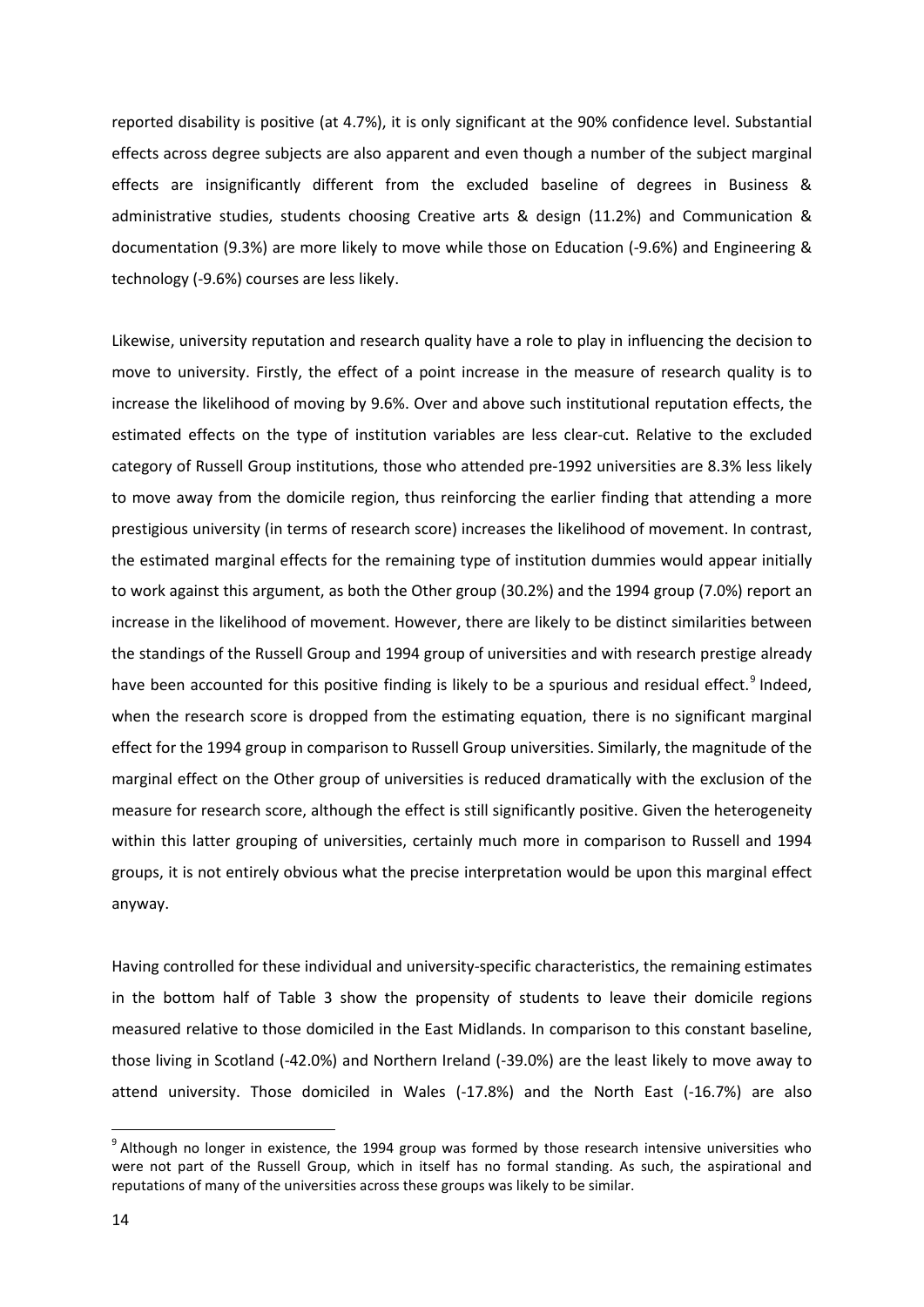significantly less likely to move. At the other extreme, those from the Eastern region (15.4%) and the South East (13.4%) have the highest, *ceteris paribus*, propensity to move.

The right-hand side of Table 3 details the second aspect of the bivariate probit, in that having attended university the decision then arises of whether to move to take up employment. The effect of a student age is again significant, with older students on graduation more likely to migrate (with the marginal effect on the linear component being 10.7%) and there is variation in the likelihood of movement dependent upon subject of study. Measured relative to degrees in Business & administrative studies, the greatest likelihoods of movement are found in Architecture, building & planning degrees at one extreme (12.3%) and in Education degrees at the other (-8.2%). As found with the first stage decision when going to university, males (2.1%) and those with a disability (4.3%) are more likely to move away from the region studied in while non-whites (-5.9%) are less likely to move.<sup>[10](#page-16-0)</sup> Similarly, measures of university reputation repeat the same pattern found earlier. For one, the marginal effect on the included research quality score of 6.4% indicates a positive relationship between mobility and institutional reputation. Furthermore, the pattern on the type of institution controls similarly reveals that those graduating from pre-1992 universities are 3.8% less likely to move away from their university region than those who attended a Russell Group institution.<sup>[11](#page-17-0)</sup>

Compared with those graduating with a first class degree, students with a third class/pass degree or an unclassified award are 5.7% and 13.3% less likely to move region to gain employment respectively. Also exerting a negative influence are the controls for the importance of a degree in the current job. We might well expect that these will reflect an aspect of job quality, and by extension worker quality, where those jobs requiring a degree would be those that are commonly referred to as graduate jobs. As such, students taking up jobs where a degree was "not very important" (-4.7%) or "not important" (-4.0%) are significantly less likely to move. In contrast, increasing episodes of unemployment before the current job increase the probability of movement. Thus, measured relative to a student with no prior experience of unemployment since graduation, having had one unemployment spell increases the likelihood of moving to another region by 2.4%. While the marginal effects associated with an increased number of unemployment spells are similarly positive, they are not significant.

<span id="page-17-1"></span> $10$  It should be noted though that both of these positive effects are right on the boundary of significance at conventional levels of acceptance. For those reporting a disability, this may partly be explained by the relatively small number of observations within the sample.

<span id="page-17-0"></span> $11$  As noted previously, the exclusion of the research quality score affects the marginal effects on the institution type. If this is done, there are significant and negative marginal effects for both the pre-1992 (-8.1%) and the other (-9.6%) groups. For the same arguments cited previously, it is not altogether unsurprising that the marginal effect for the 1994 group (7.6%) remains positive.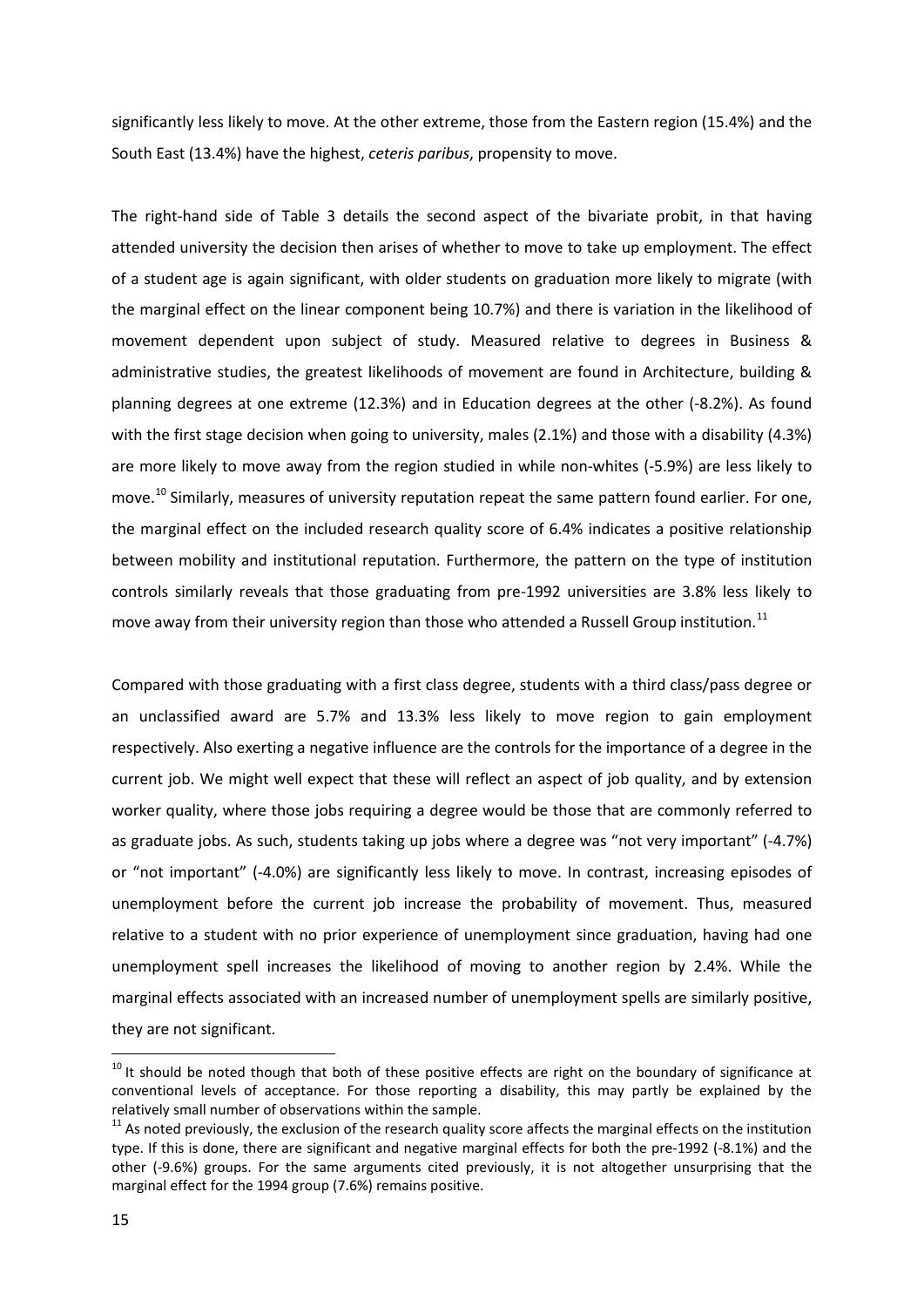To capture differing prospects between regions of study and work, a number of indicators of economic buoyancy and opportunities are included. For those which are statistically significant, the economic activity rate (3.8%) and the level of professional earnings (0.1%), which may be thought of as being indicative of a graduate salary, in the region of work both act as pull factors and positively affect the decision to move from the university region. In contrast, higher professional earnings in the university region reduce the likelihood of graduates moving (-0.2%). Also statistically significant is the estimated effect on the variable measuring the distance from university to London. London is seen as a magnet for graduates, and indeed it has already been highlighted from Table 1 that a third more graduates work in London than originate from there, but the attraction of London as a labour market for highly qualified workers diminishes with geographical distance from it.

The decision to move from region of study is also influenced by the original region of domicile and for a number of regions there are statistically discernable effects measured relative to the excluded baseline of the East Midlands. Of these, the largest marginal effects are for Scotland, Northern Ireland and Wales, where the likelihood of movement is reduced by 32.1%, 15.6% and 13.5% respectively. This reinforces the earlier observation that for these three domicile regions there was also a significantly lower likelihood of students moving away to study at university and suggests that for whatever reason there is an increased attachment of students to their home regions that substantially reduces their mobility. Interestingly, those originating from the North East are 13.7% *more* likely to move for work and this stands as an outlier to all of the other regions. Thus, even though students from the North East were significantly less likely to move away to university, this lack of mobility does not extend to the subsequent migration decision to employment.<sup>[12](#page-17-1)</sup>

Finally, the estimate of  $\rho$  in the bivariate probit, the term describing the correlation between the unobservables in the move-to-university and the move-to-work equations, is highly significant and positive. Not only does this reaffirm the veracity of modelling the two-stage movement decision in the way that we have, but it also suggests that those individual traits that influence whether to move, such as drive, ambition, personality etc., but are not observed in the data, will influence the decision to move both pre- and post-university in the same way. Thus, while the previous investigation has shown that there is graduate mobility, and London in particular is a dominant

<span id="page-18-0"></span><sup>&</sup>lt;sup>12</sup> These marginal effects by region of domicile are not influenced by workers returning to their home domicile region as this potential movement is controlled for by a domicile worker dummy. The fact that the marginal effect on this variable is positive (at 4.2%) would imply that those who do move away from their university region are more likely to return to their home domicile, *ceteris paribus*, than move to another region. Note, though, that the effects associated with the original domicile region are invariant to the inclusion of the domicile worker control.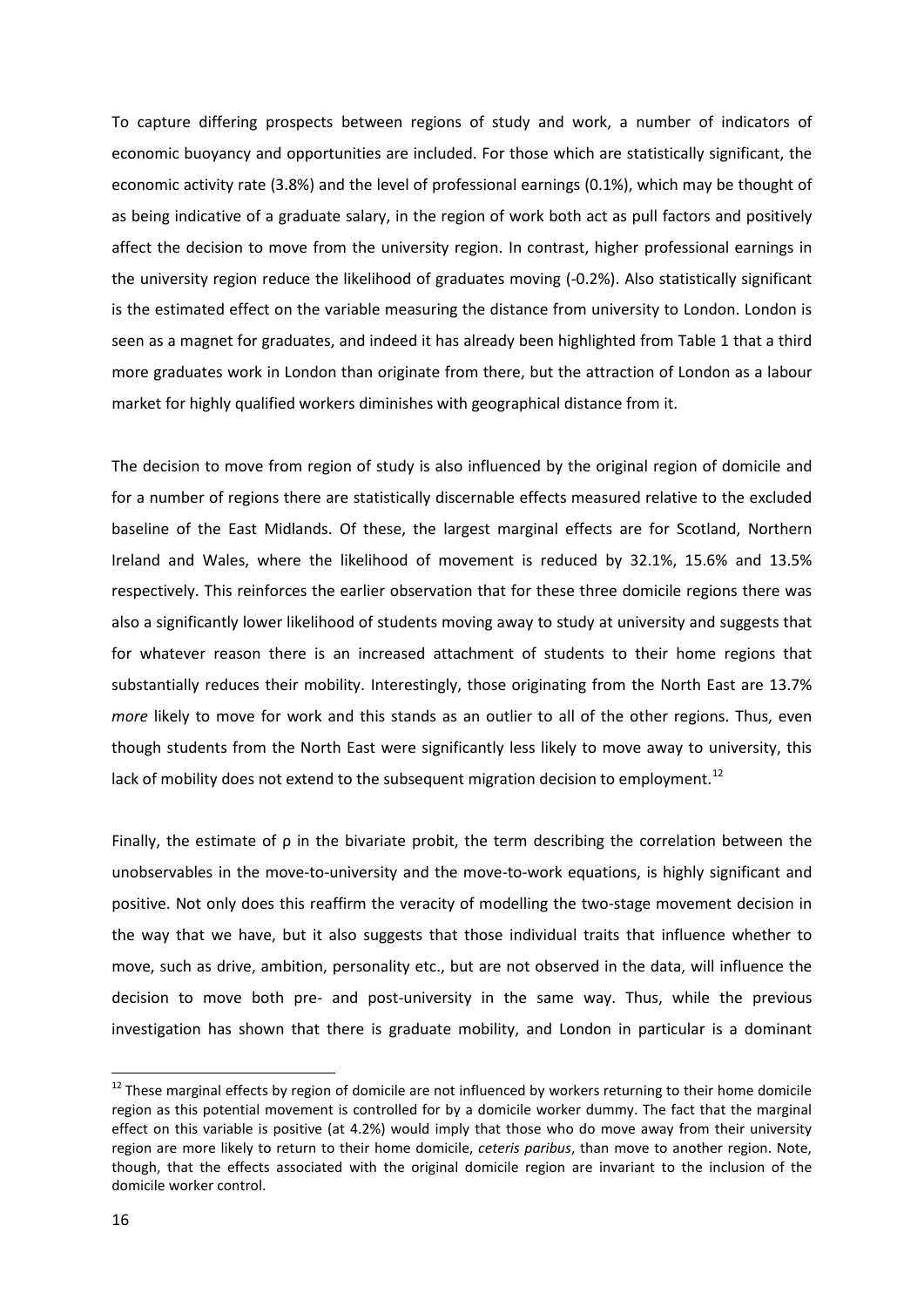destination for degree-qualified workers, there nevertheless exists substantial attachment to the domicile region. This extends not only to students choosing to study at a university in their home domicile, but also to returning subsequently to find employment. It should be remembered, though, that those factors that affect mobility are both the characteristics that have been included within the bivariate setting used here and underlying personality traits. The fact that such observed and unobserved characteristics influence mobility is important at the level of the individual because mobility affects the earnings that graduates are able to command. We turn to this in the next part.

Quantile regressions have been run between annual salary and a host of income determining characteristics and factors and while it would be impossible to present results across the entirety of the earnings distribution and for all movement categories, estimates at the lower quartile, median and upper quartile for a pooling of all workers are given in Table 4 as an illustration.<sup>[13](#page-18-0)</sup> While it is impractical to give a detailed account of the individual estimates, they were nonetheless consistently well-defined and conformed to a familiar pattern: earnings increase with age (though at a decreasing rate), and are higher for males and for those on a permanent contract as opposed to those employed on a fixed term/temporary basis; earnings are lower for those of an ethnic background other than white and decrease with months spent unemployed since graduation; there are large regional variations in earnings, with the highest returns being found in the South East and London; large earnings differentials are evident across degree subjects, with Creative arts & design and Linguistics, languages & literature conferring some of the lowest returns; and finally, lower degree classifications substantially reduce earnings. These were general findings that were evident over all of the quartile ranges.<sup>[14](#page-19-0)</sup>

An important determinant of earnings is occupational attainment but these have not been included as we do not want to conflate this issue with earnings levels (or more specifically an earnings premium). It is apparent, though, that those who are mobile, or have chosen to be mobile, are more likely to be in a better, and by extension higher-paying, job. This is shown in Table 5. For those who move neither to university nor for subsequent employment i.e non-movers (Table 5, column 1), a combined 79.13%% of jobs are in the highest three occupational categories (Managers & senior officials, Professional and Associate professional & technical). Compare this outcome to that for

<sup>&</sup>lt;sup>13</sup> The choice of variables entering the model was largely motivated by theoretical considerations and the existing literature and a list of these is given in the previous section. A full set of results by decile and across movement categories is available from the authors on request.<br><sup>14</sup> Interestingly, there was no definitive earnings effect associated with institution type. The only situation

<span id="page-19-1"></span><span id="page-19-0"></span>where there was a significant premium to degree class was for 'other' awards relative to first class degrees at the lower and upper quartile. In such instances, there was an earnings disadvantage associated with not having the higher classification.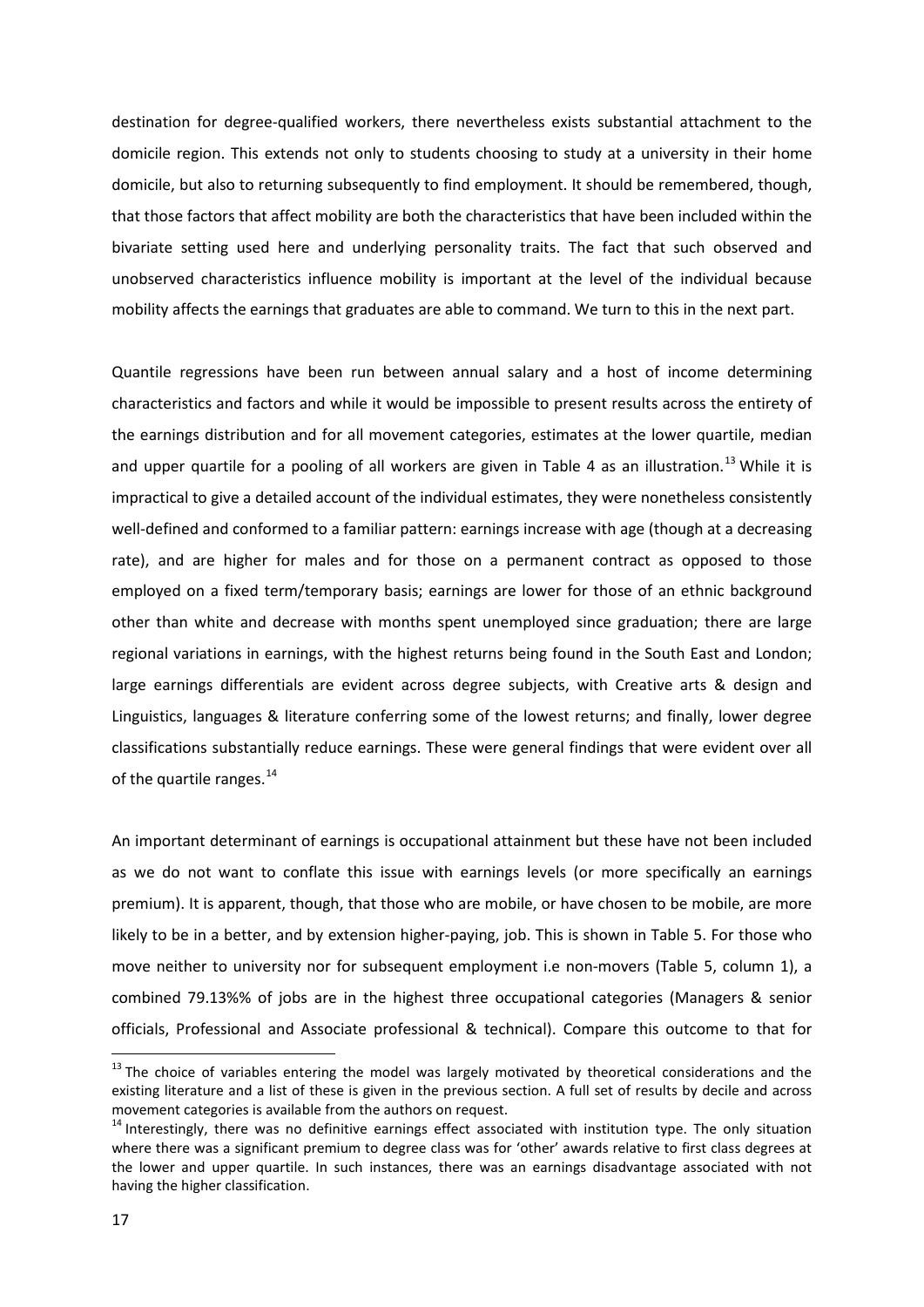those students who move to attend university and move onwards afterwards without returning to the home domiciles (Table 5, column 5). For such individuals, the comparable proportion is markedly higher at 83.17%. Between these two extremes of moving are those who either move just once or else do move twice but return to their home domicile to find work and the comparable occupational distributions for these groups are between the two figures reported (Table 5, columns 2-4). Thus, it appears that much of the occupational benefit derives from a wider-ranging job search area after graduation rather than the movement away to university in the first instance. The same evidence is apparent in the bottom half of Table 5 where two measures of graduate jobs are given. The first is a measure based directly on occupational classification and this clearly shows that non-movers (76.45%) and those who return to their home domicile to work (74.64%) are less likely to be in a graduate occupation than non-returning double-movers (81.20%). [15](#page-19-1) Similarly, those who report that a degree was a requirement for their job is much lower for non-movers (29.89%) than for those categorised as non-returning double-movers (38.11%) or stay leavers (51.45%). Indeed, it is the greater job search implicit between the stay-leavers and the move-returner and leave-stayer groups that differentiates these three movement categories. All three involve at least one episode of movement and yet the proportion in graduate jobs for the stay-leaver group (at 51.45%) is appreciably higher than for the other two who exhibit less mobility in their movement away from university (at 23.20% for move-returners and 33.39% for leave-stayers).

Given the underlying quantile regressions run at each decile for the five groups of graduate movers identified, Table 6 presents the results of the decomposition exercise for four categories of graduates relative to those who neither moved to university nor subsequently moved to work. For what might be thought of as being a fairly homogeneous group of workers once degree outcomes (in terms of quality and subject of study) and region of employment have been accounted for, under such a scenario there would not be an expectation of any systematic differences in earnings between workers. This palpably is not the case, although in the first comparison in Table 6, between non-movers and move-returners, there does in the most part appear to be an insignificant unexplained component between graduates. Where this is not true is in the upper and lower reaches of the earnings distribution, where there is a significant earnings premium to move returners at the first decile (of 0.093 log points), the second decile (0.035 log points) and at the ninth decile (0.029 log points). At all other points of the earnings distribution, the small earnings advantage of non-movers is virtually entirely explained by composition differences between the two

<sup>&</sup>lt;sup>15</sup> Specifically, 5-digit SOC 2003 codes are used that are consistent with the classification of Davies, Elias and Ellison (2003)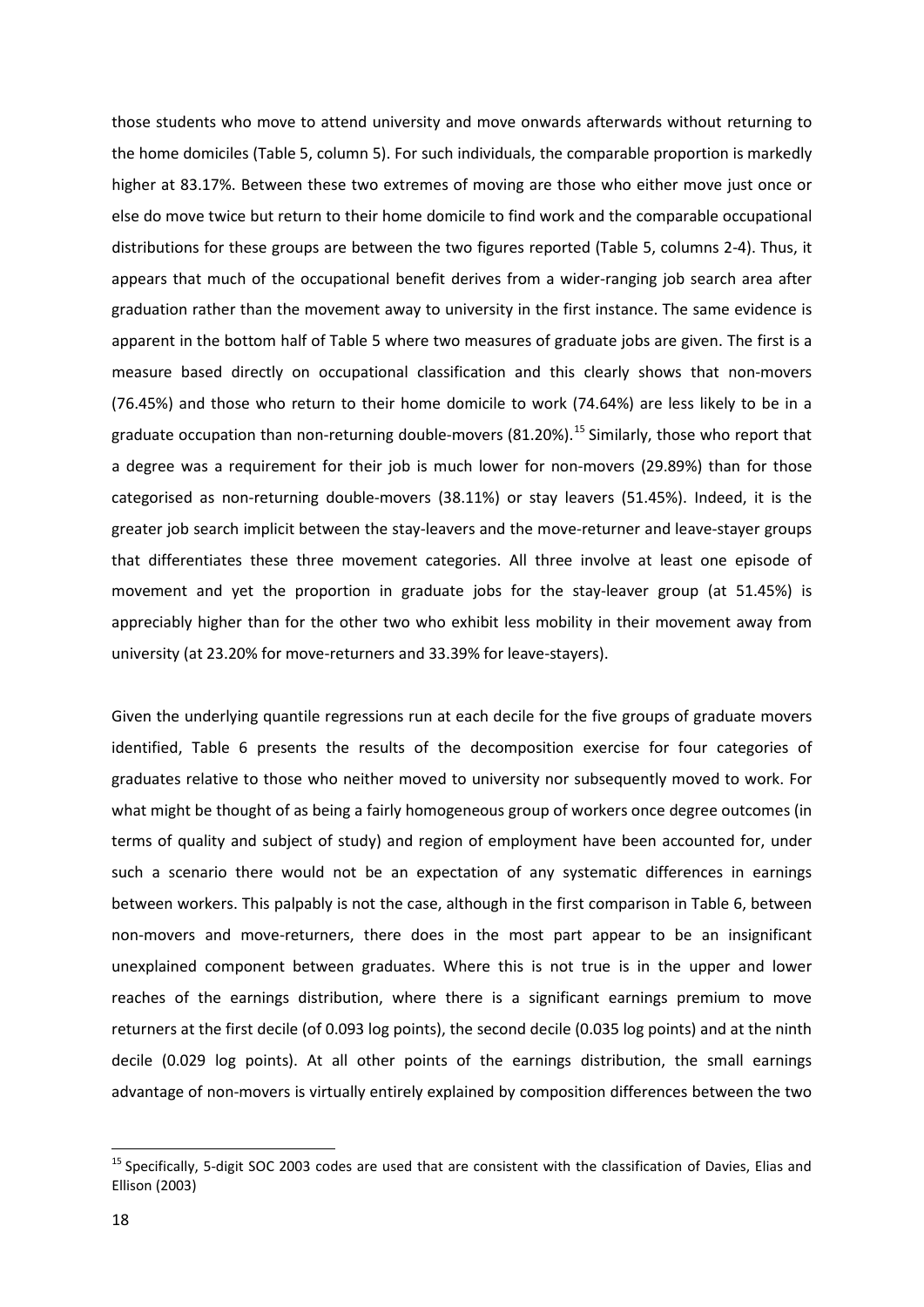sets of graduates. This can be clearly seen in panel (a) of Figure 1, where the 95% confidence interval of the point estimates overlaps zero log points for all but the tails of the earnings distribution.



For the comparison of non-movers against stay-leavers, there is a substantial unexplained earnings component observed at all points across the earnings distribution. Thus, the appreciably higher earnings of stay-leavers observed over all deciles are only minimally explained by characteristic differences and instead the dominant component in the decomposition is the unexplained (coefficient) component. This component also declines in magnitude as earnings increase, falling from 0.202 log points at the first decile, through 0.120 log points at median earnings, to 0.092 log points at the ninth decile (see panel (b) of Figure 1 also). Meanwhile, for the non-returning doublemovers a similar pattern is exhibited as for the stay-leavers. Those who move in this way have higher observed earnings than the non-movers and the dominant factor in the decomposition at each and every decile is the unexplained component. However, while the magnitude of the point estimates of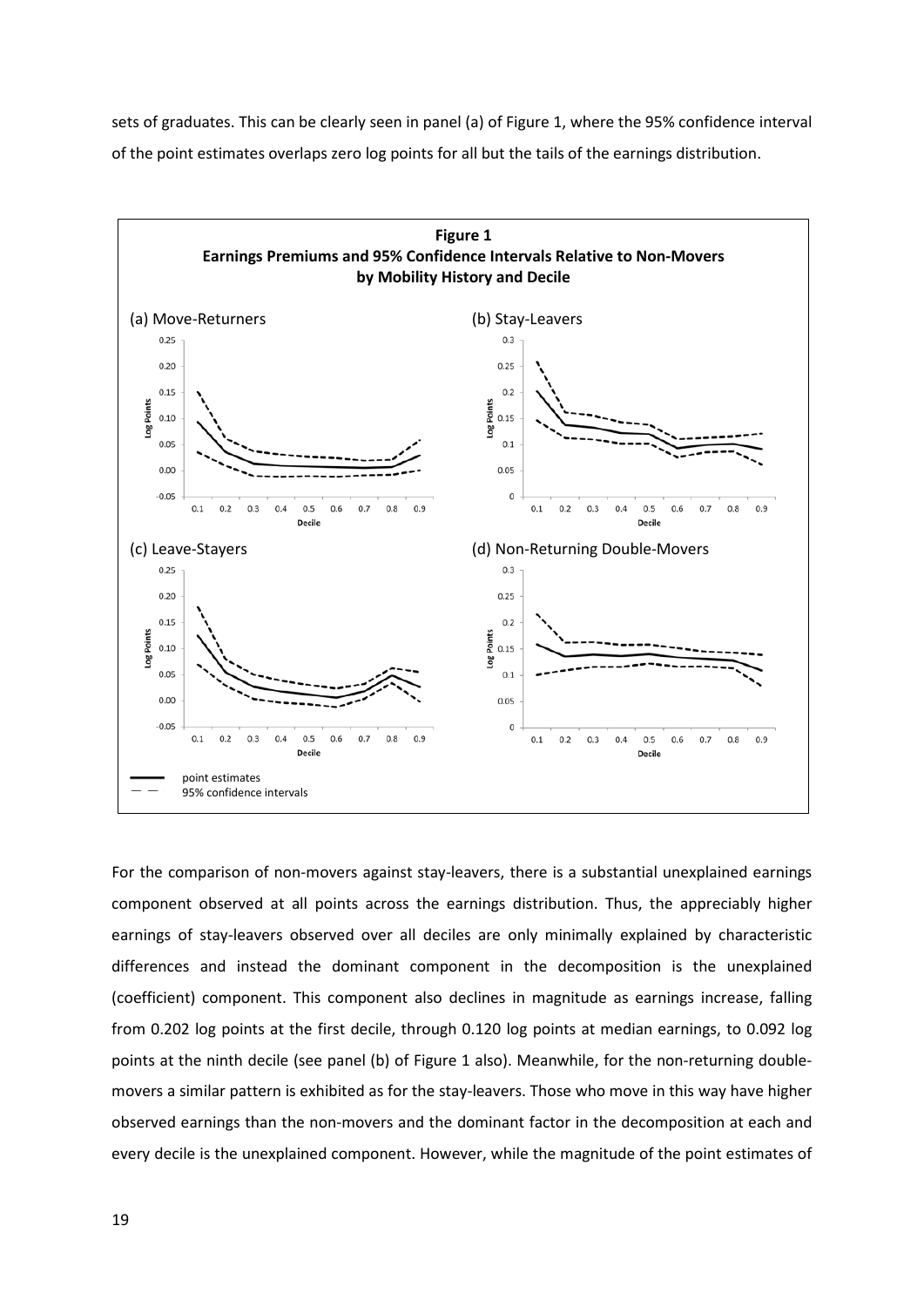the unexplained component declines along the earnings distribution, falling from a high of 0.158 log points at the first decile to a low of 0.109 log points at the ninth, panel (d) of Figure 1 shows more readily that there is in fact little variation in the size of the premium over most of the earnings distribution. Outside of the first and last deciles, point estimates are stable around the level of 0.13- 0.14 log points.

The comparison of stay-leavers with non-movers produces results that are somewhere between the three sets already discussed. The raw earnings differentials at each of the deciles are generally quite modest outside of the top and bottom deciles and characteristic differences account for an increasingly larger part of these differentials as we move along the earnings distribution. A positive earnings premium is enjoyed by stay-leavers over non-movers in the bottom three and top three deciles (see also Figure 1 panel (c)) and with the exception of at the very top decile, the premiums are between those found for move-returners as a lower bound and non-returning double-movers as an upper bound. In general, though, these premiums are relatively modest.

#### **Conclusions**

The adoption of a bivariate framework when modelling the dual mobility decision of moving to and from university highlights the importance of the inter-relationship between these two decisions with those unobservable characteristic traits, which we could think of as encapsulating attributes such as motivation, drive and ambition, positively affecting both the decision to leave the home domicile and also the decision to move from the comfort of university or home region when entering the labour market. In common with existing evidence, it is found that males tend to be more mobile than females and non-whites tend to be less mobile than their white majority counterparts. It is also found that the quality of institution and quality of students themselves have a significant influence on movement both pre- and post-graduation, with more able students and those attending more prestigious universities more likely to move. There are also distinct mobility patterns evident based upon region of domicile, with Northern Irish, Scottish and Welsh students far less mobile than comparable students from the majority of English regions.

Such a lack of mobility is important at the individual level for students themselves as those who are more mobile enjoy an earnings premium over those who are less so. Students who remain in their home domicile region fare the least well and never experience an earnings advantage over their more mobile contemporaries at any point of the earnings distribution. The greatest advantage is for those who move region not only to attend university but also subsequently move away from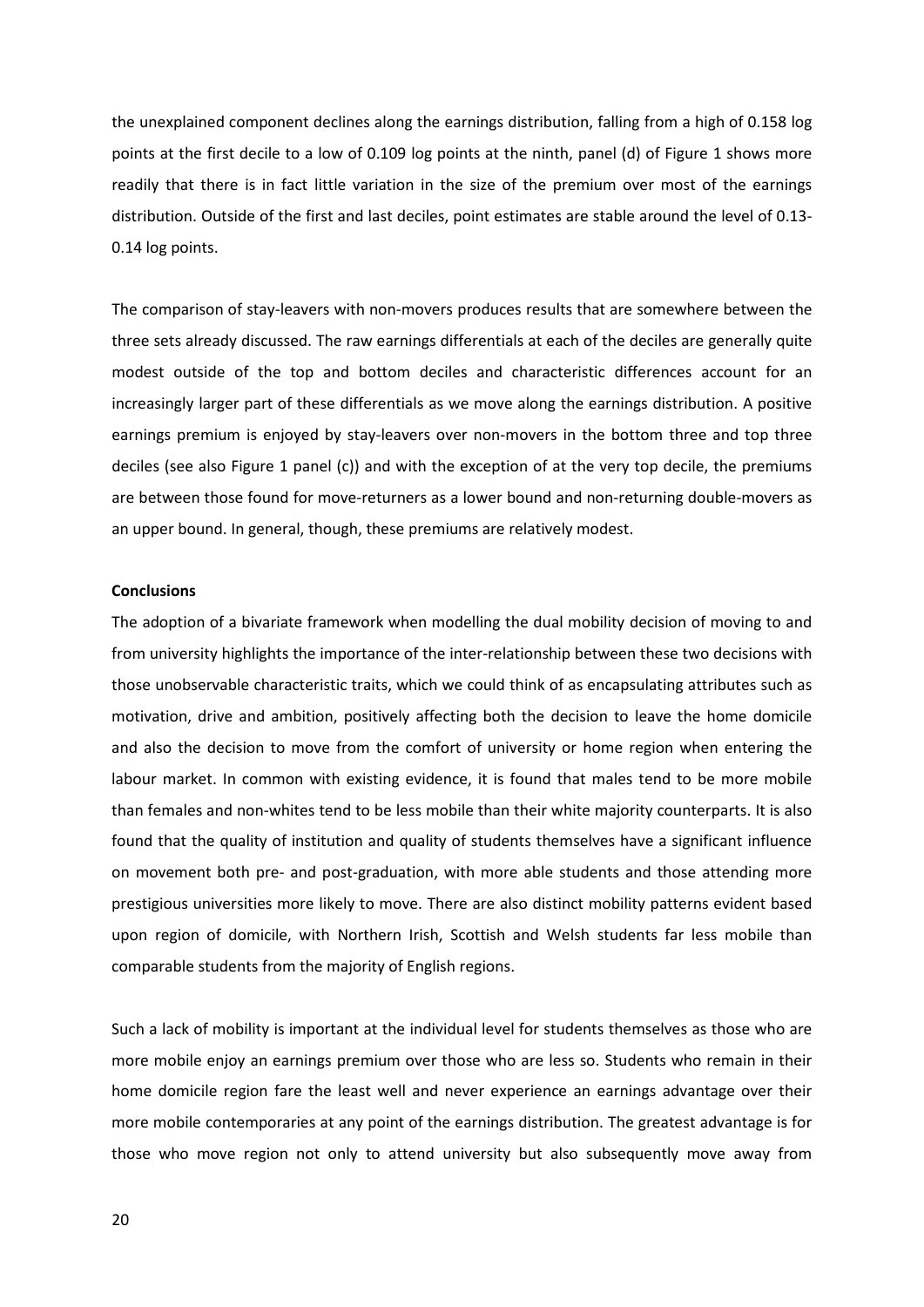university without returning to their home domicile region. For such students, substantial earnings premiums in the range of 11-15% are found relative to non-movers. While premiums are also evident for other aspects of mobility, the crucial distinction is between those who may in some way have constrained their location of job search: for those who do move to university but subsequently return to the home domicile, no earnings premium is apparent over most parts of the earnings distribution; for those who do exhibit mobility over university choice but remain in this region for employment, much more modest premiums, certainly less than the 11-15% range cited previously, are estimated; and indeed, for those who are regionally immobile in the choice of university but who subsequently do move to take up employment, comparable premiums in the range of 10-14% are earned for all but the very highest and very lowest decile workers.

Such findings will also have important considerations from a policy perspective and there will inevitably be a tension between regional prosperity for donor regions and the financial returns available for students themselves. Regions will have vested interests in retaining, or perhaps even recruiting, highly qualified workers and given the current funding regimes in Scotland and Wales as examples that see the tuition fees of domestic students subsidised, there are obvious financial implications for regions that find themselves as net exporters of student talent. Against this backdrop, the financial rewards available to students are higher for those who do not show regional loyalty. Even though there is the suggestion that such returns may be driven by traits such as motivation and drive and not mobility itself, there is compelling evidence to suggest that it is more effective job search which is behind the superior labour market outcomes. Naturally there is likely to be a correlation between motivation, drive and mobility, but it is ultimately the wider-ranging job matching process that drives higher earnings and not underlying personal attributes, whether they be observed or unobserved.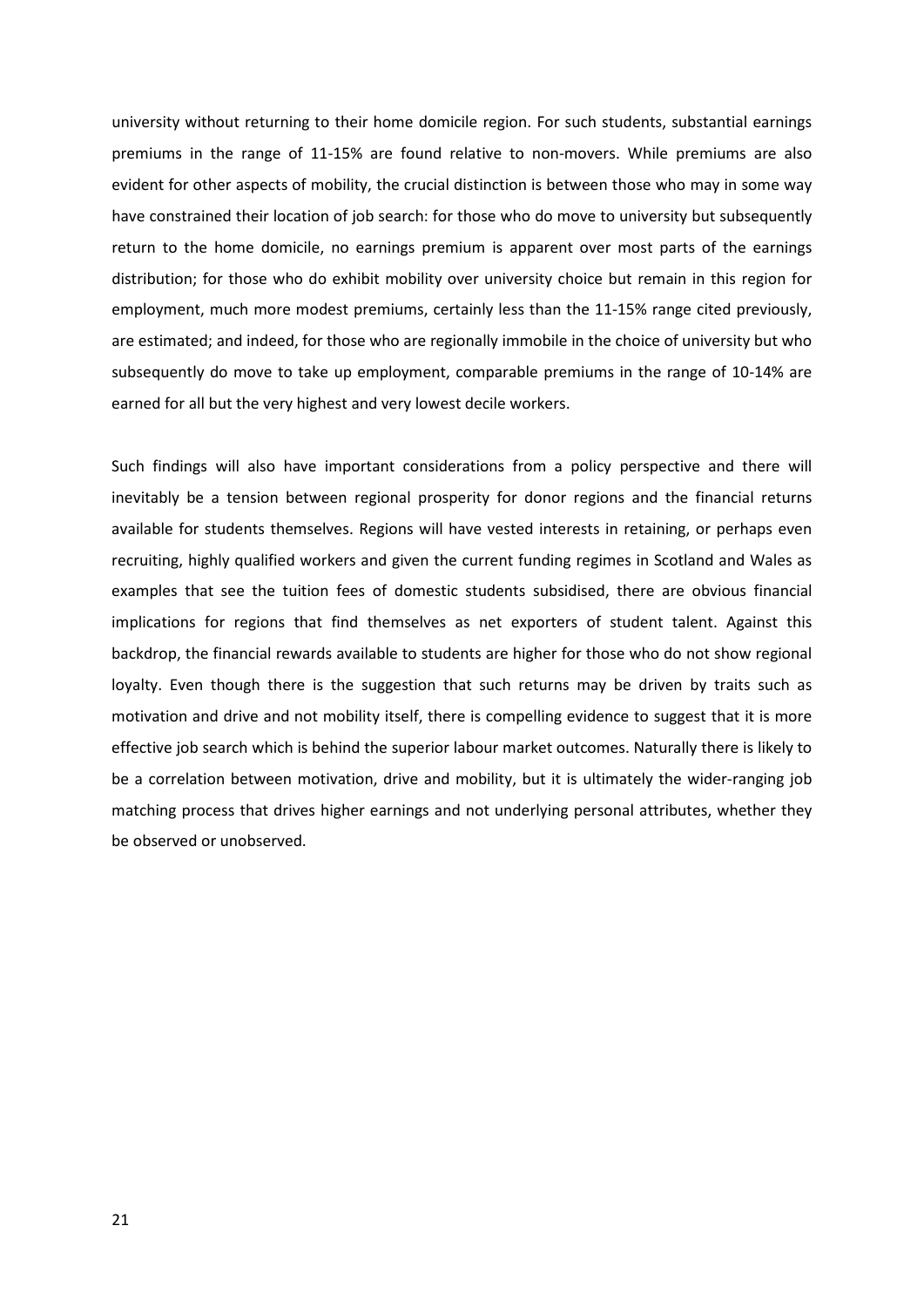#### **References**

Abreu M., Faggion A. and McCann P., Migration and Inter-Industry Mobility of UK Graduates, *Journal of Economic Geography,* 2014 (forthcoming), doi 10.1093/jeg/1bt043.

Abreu M., Kitson M. and Wales P., The Movement of Talent: Migration Patterns among UK Graduates and Implications for UK Economic Disparities, UK Innovation Research Centre, Imperial College and University of Cambridge, 2008.

Becker G., *Human Capital; A Theoretical and Empirical Analysis,* Columbia University Press, New York, 1964.

Blackaby, D., Leslie, D., Murphy, P. and O'Leary, N., Born in Britain: How are Native Ethnic Minorities Faring in the British Labour Market, Economics Letters, 2005, 88, 370-375.

Bristow G., Pill M., Davies R. and Drinkwater S., Welsh Graduate Mobility, SKOPE/WISERD Report, Cardiff University, 2011.

Chevalier A., Subject Choice and Earnings of UK Graduates, *Economics of Education Review, 30(6),* 2011, 1187-1201.

DaVanzo J., Differences between Return and Non Return Migration: An Econometric Analysis, *International Migration Review,* 10, Spring, 1976, 13-27.

DaVanzo J., Repeat Migration in the United States: Who Moves Back and Who Moves On, *Review of Economics and Statistics,* 65(4), 1983, 552-559.

Davies R., Elias P. and Ellison R., Standard Occupational Classification for the Destinations of Leavers from Higher Education Institutions: SOC (DLHE), HESA, 2003.

Denzler S. and Wolter S., Too Far to Go? Does Distance Determine Study Choices? IZA Discussion Paper No. 5712, May, 2011.

de Grip, A., Bosma, H., Willems, D. and van Boxtel, M., Job Worker Mismatch and Cognitive Decline, *Oxford Economic Papers*, 60(2), 2008, 237-253.

Faggion A., McCann P. and Sheppard S., Human Capital, Higher Education and Graduate Migration: An Analysis of Scottish and Welsh Students, *Urban Studies,*44, 2007, 2511-2528.

Faggion A. and McCann P., Human Capital, Graduate Migration and Innovation in British Regions, *Cambridge Journal of Economics,* 33, 2009,317-333.

Hoare A. and Corver M., The Regional Geography of New Young Graduate Labour in the UK, *Regional Studies,* 44(4), 2010, 477-494.

Koenker R. and Bassett G., Regression Quantiles, *Econometrica,* 46(1),1978,33-50.

Machado J. and Mata J., Counterfactual Decompositions of Changes in Wage Distributions Using Quantile Regressions, *Journal of Applied Econometrics,* 20(4), 2005, 445-465.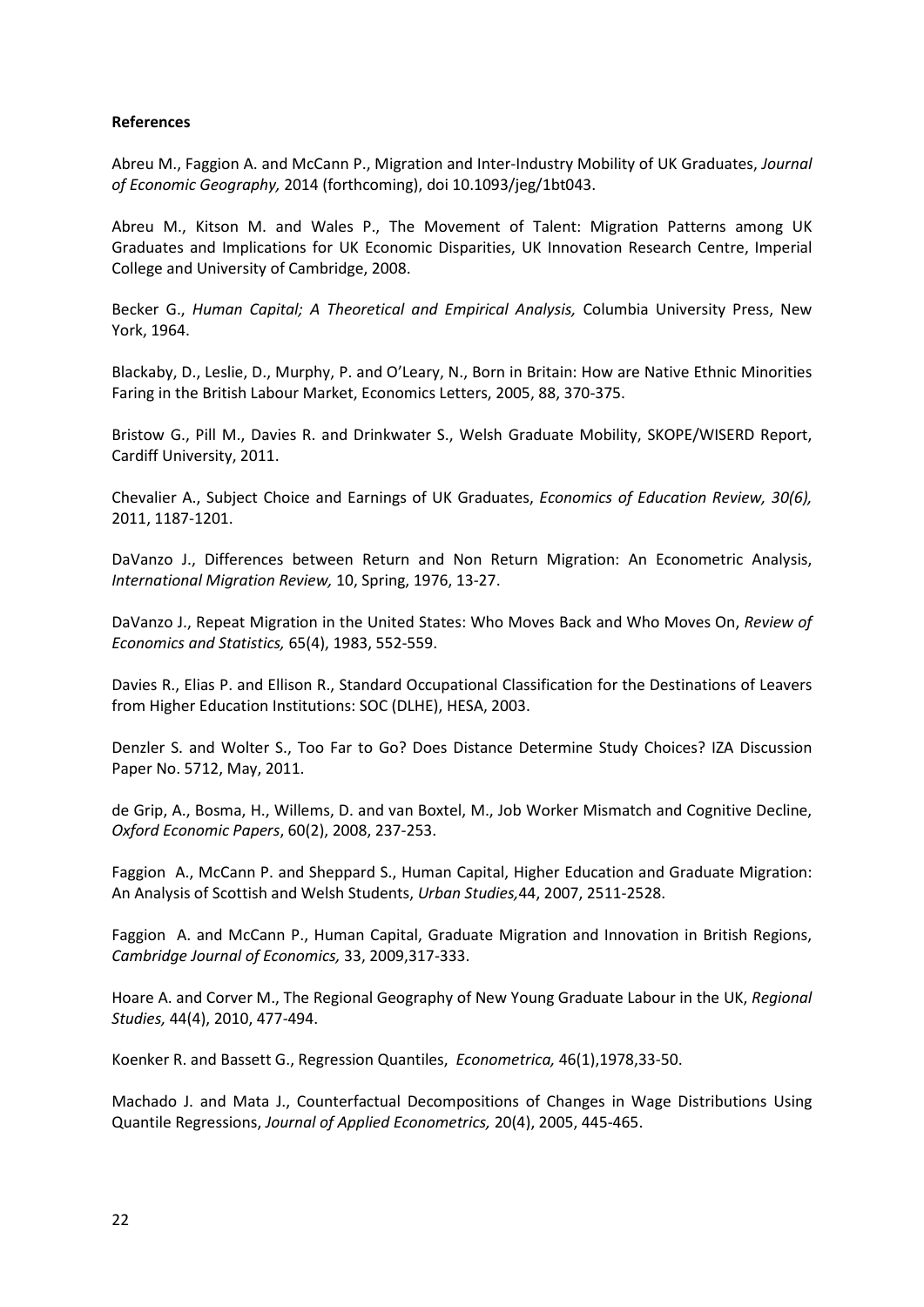Melly B., Rqdeco: a Stata Module to Decompose Differences in Distribution, *mimeo*, University of St Gallen, 2007.

Mosca I. and Wright R., National and International Migration Flows, *Population Trends,* 141, 2010, 36-53.

Naylor R., Smith J. and McKnight A., Determinants of Occupational Earnings: Evidence for the 1993 UK University Graduate Population from the University Student Record, *mimeo*, University of Warwick, 1998.

O'Leary N. and Sloane P., The Return to a University Education in Great Britain, *National Institute Economic Review,* 193 July, 2005, 75-89.

O'Leary N. and Sloane P., Rates of Return to Degrees across British Regions, *Regional Studies,* 42(2), 2008, 199-213.

Osborne R., Cormack R. and Miller R. (eds), Education and Policy in Northern Ireland, Policy Research Institute, Belfast, 1987.

Sjaastad L., The Costs and Returns of Human Migration, *Journal of Political Economy,*70, 1962, 80-93.

Walker I. and Zhu Y., Differences by Degree: Evidence of the Net Financial Rates of Return to Undergraduate Study for England and Wales, *Economics of Education Review*, 30(6), 2011, 177-1186.

Winters J., Differences in Employment Outcomes for College Town Stayers and Leavers, *IZA Journal of Migration,* 1-11, 2012.

Wright J., Cutting the Apron Strings? The Clustering of Young Graduates and the Role of the Public Sector, *A Cities 2020 Research Paper*, The Work Foundation, February, 2011.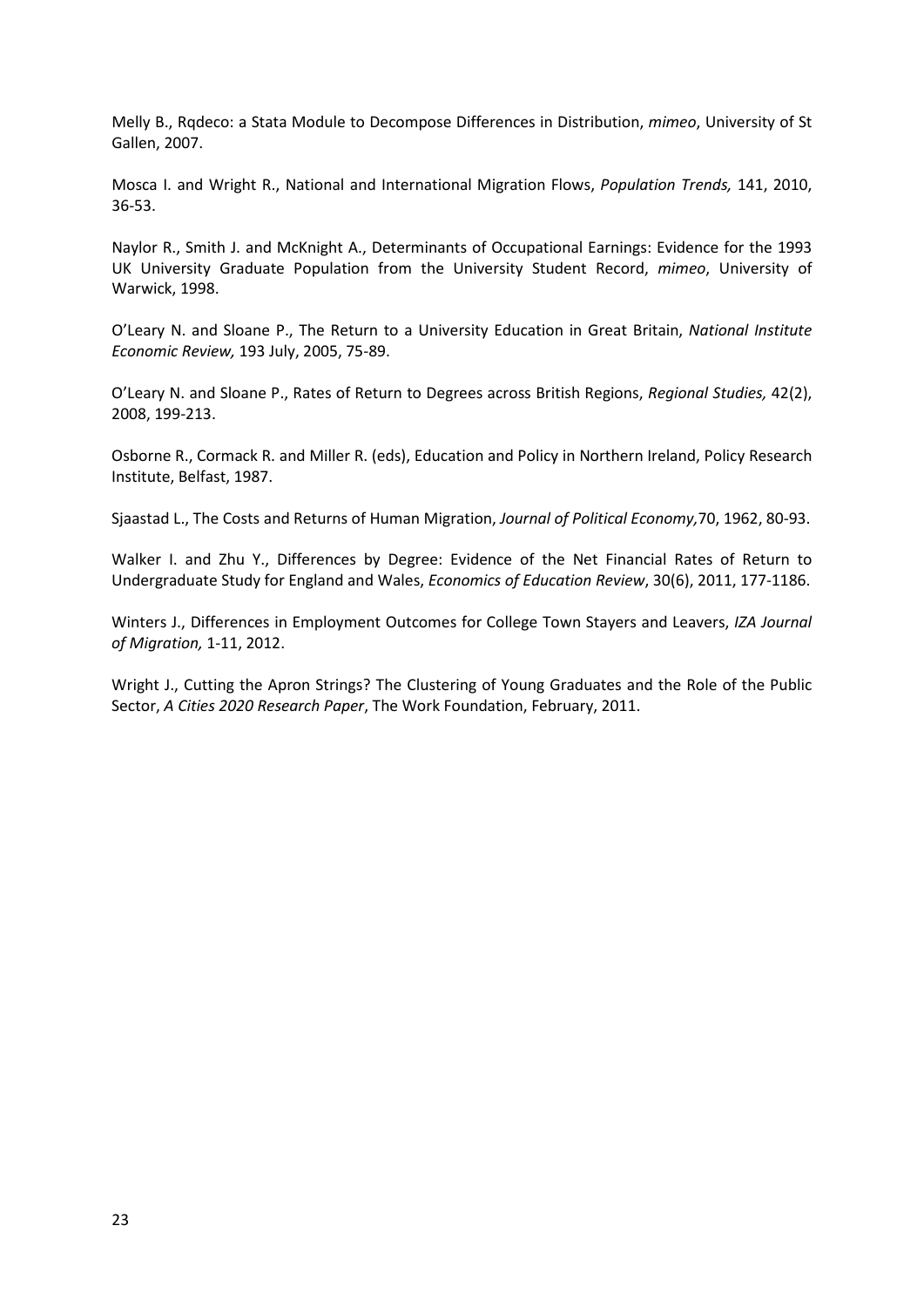**Table 1 Distribution of UK Students and Working Graduates by Government Office Region (%s)**

|                        | <b>Domicile</b> | Institution | <b>Employment</b> |
|------------------------|-----------------|-------------|-------------------|
|                        |                 |             |                   |
| North East             | 3.83            | 4.34        | 3.58              |
| North West             | 11.84           | 12.61       | 11.56             |
| Yorkshire & Humberside | 7.14            | 12.49       | 8.32              |
| East Midlands          | 6.75            | 6.75        | 5.82              |
| <b>West Midlands</b>   | 8.09            | 7.74        | 6.52              |
| Eastern                | 9.09            | 5.86        | 6.47              |
| London                 | 13.27           | 13.23       | 17.69             |
| South East             | 14.44           | 11.07       | 12.43             |
| South West             | 8.72            | 8.23        | 7.00              |
| Wales                  | 4.62            | 5.39        | 4.72              |
| Scotland               | 8.20            | 9.06        | 8.15              |
| Northern Ireland       | 4.03            | 3.24        | 3.38              |
| Outside UK             | 0.00            | 0.00        | 4.36              |
| Sample size            | 14,153          | 14,534      | 10,213            |

*Note*: all figures are weighted using finalwt.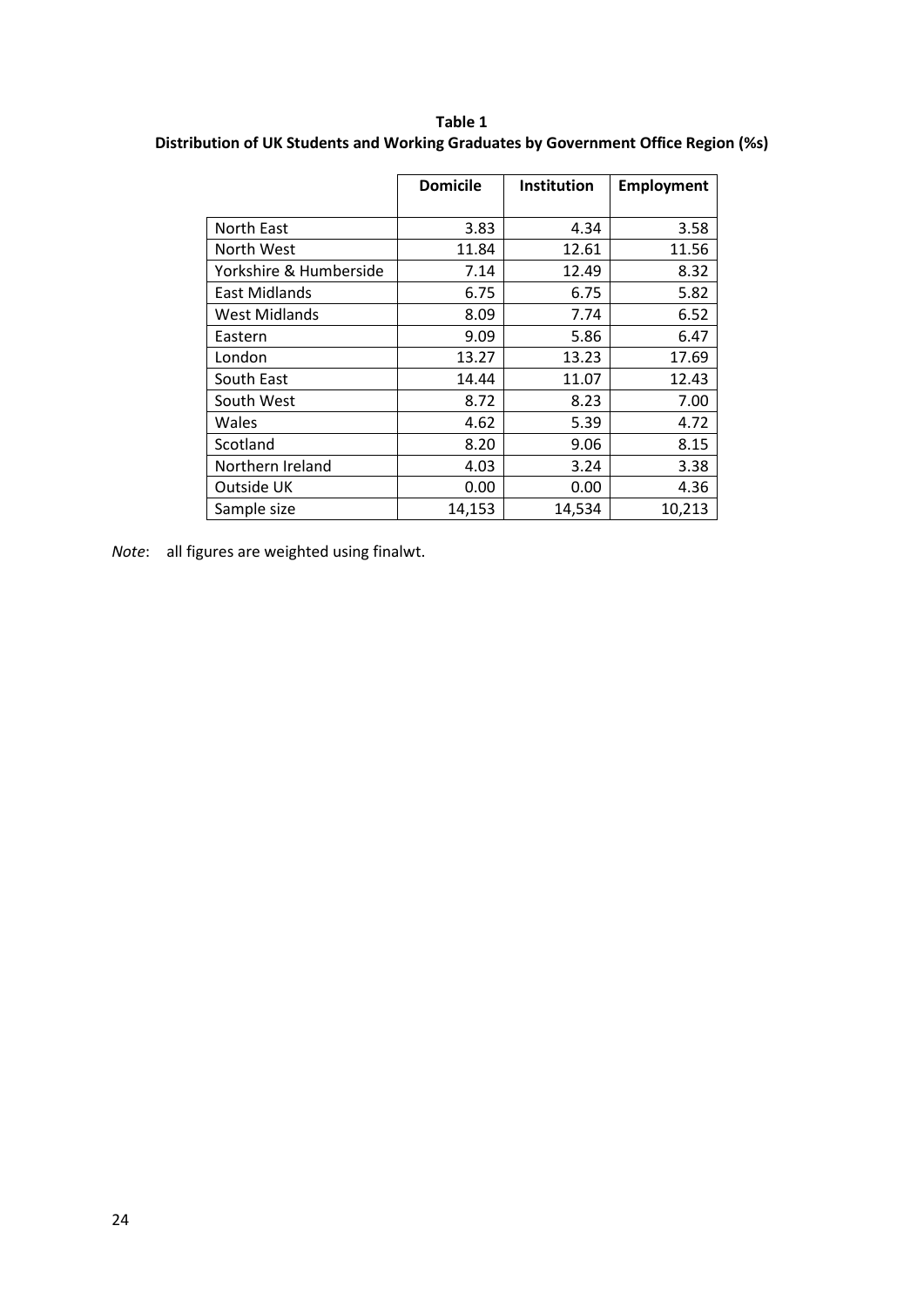**Table 2 Graduate Mobility Patterns by Government Office Region of Domicile (%s)**

|                        | Non-          | Move-            | Stay-          | Leave-         | <b>Non-Returning</b> |
|------------------------|---------------|------------------|----------------|----------------|----------------------|
|                        | <b>Movers</b> | <b>Returners</b> | <b>Leavers</b> | <b>Stayers</b> | <b>Double-Movers</b> |
| North East             | 47.85         | 29.12            | 1.24           | 7.12           | 14.67                |
| North West             | 55.27         | 21.13            | 4.36           | 9.75           | 9.48                 |
| Yorkshire & Humberside | 48.38         | 24.49            | 9.78           | 6.50           | 10.86                |
| East Midlands          | 29.44         | 35.57            | 3.02           | 19.31          | 12.67                |
| <b>West Midlands</b>   | 38.40         | 32.60            | 5.29           | 12.16          | 11.56                |
| Eastern                | 21.46         | 33.49            | 4.29           | 17.93          | 22.83                |
| London                 | 50.17         | 27.83            | 7.12           | 7.16           | 7.71                 |
| South East             | 30.34         | 29.49            | 6.03           | 15.34          | 18.80                |
| South West             | 31.12         | 25.95            | 11.38          | 17.75          | 13.80                |
| Wales                  | 54.17         | 16.79            | 4.91           | 13.92          | 10.21                |
| Scotland               | 84.69         | 2.45             | 7.77           | 2.97           | 2.11                 |
| Northern Ireland       | 74.65         | 9.32             | 4.39           | 7.34           | 4.30                 |
| <b>Aggregate UK</b>    | 45.21         | 24.83            | 6.16           | 11.73          | 12.07                |

*Note*: all figures are weighted using finalwt.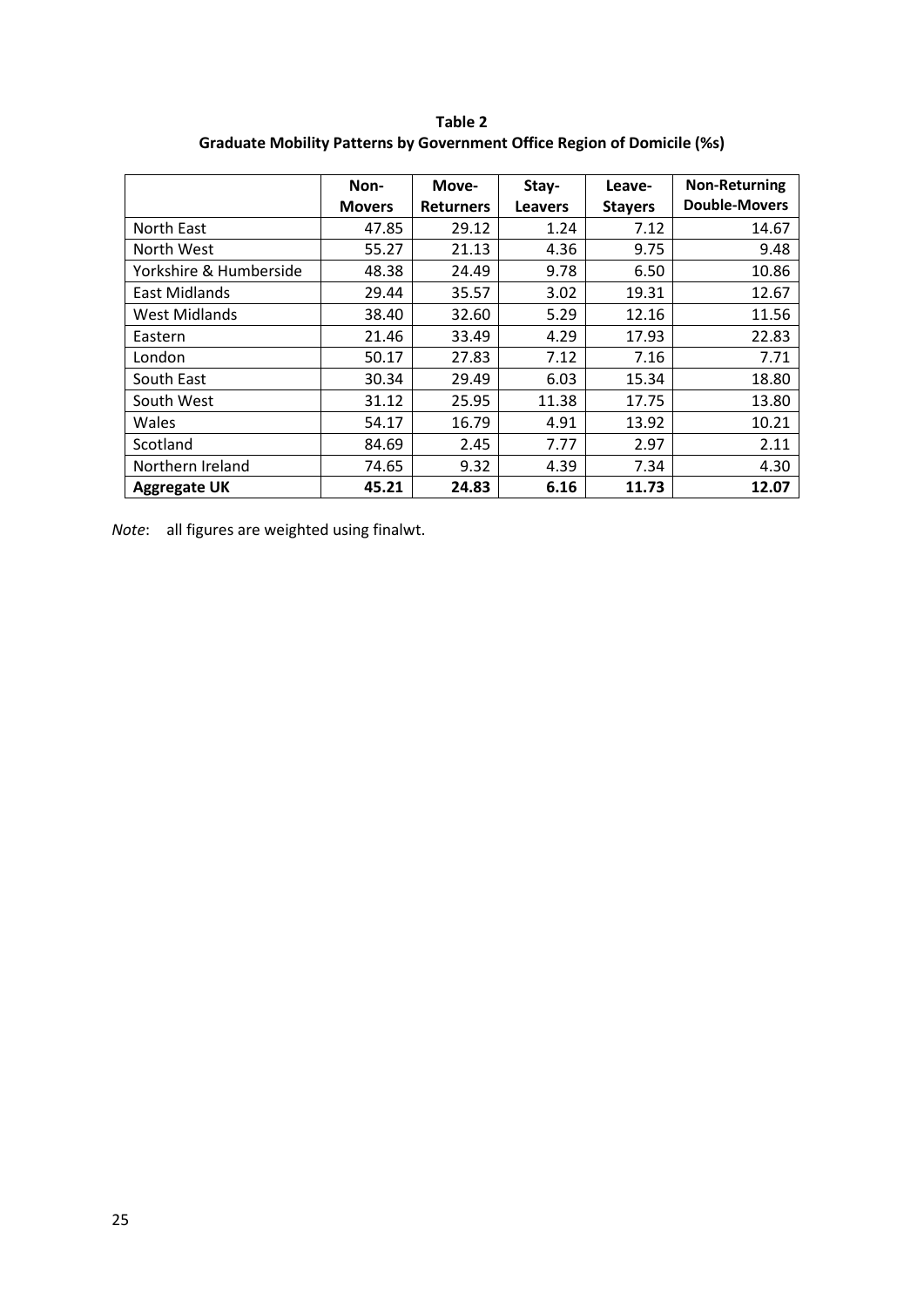### **Table 3 Marginal Effects of Joint Decision to Move from Home Domicile to University and from University to Work**

|                                       | <b>Move to University</b> |          | <b>Move to Work</b> |         |  |
|---------------------------------------|---------------------------|----------|---------------------|---------|--|
|                                       | $(I_1)$                   |          | $(I_2)$             |         |  |
|                                       | <b>ME</b>                 | Z-stat   | <b>ME</b>           | Z-stat  |  |
| Age at entry                          | 0.142                     | 3.00     |                     |         |  |
| Age at entry squared                  | $-0.004$                  | $-3.65$  |                     |         |  |
| Age                                   |                           |          | 0.107               | 2.08    |  |
| Age squared                           |                           |          | $-0.003$            | $-2.55$ |  |
| Male                                  | 0.027                     | 1.98     | 0.021               | 1.65    |  |
| Non-white                             | $-0.138$                  | $-8.70$  | $-0.059$            | $-3.79$ |  |
| Disability                            | 0.047                     | 1.72     | 0.043               | 1.63    |  |
| University choices                    | $-0.104$                  | $-14.29$ |                     |         |  |
| University choices squared            | 0.004                     | 11.18    |                     |         |  |
| University research quality           | 0.096                     | 9.52     | 0.064               | 6.59    |  |
| Institution type                      |                           |          |                     |         |  |
| <b>Russell Group</b>                  | (E)                       | (E)      | (E)                 | (E)     |  |
| 1994 group                            | 0.070                     | 2.69     | 0.101               | 3.97    |  |
| Pre-1992                              | $-0.083$                  | $-3.93$  | $-0.038$            | $-1.89$ |  |
| Other                                 | 0.302                     | 9.67     | 0.049               | 1.79    |  |
| Degree subject                        |                           |          |                     |         |  |
| Medicine & dentistry                  | 0.002                     | 0.06     | $-0.051$            | $-1.22$ |  |
| Subjects allied to medicine           | $-0.031$                  | $-1.21$  | 0.009               | 0.35    |  |
| Biological, veterinary & agricultural | 0.002                     | 0.07     | 0.081               | 2.89    |  |
| Physical sciences                     | 0.019                     | 0.50     | 0.054               | 1.48    |  |
| Mathematics & computer science        | $-0.060$                  | $-1.76$  | $-0.004$            | $-0.13$ |  |
| Engineering & technology              | $-0.096$                  | $-2.89$  | 0.052               | 1.46    |  |
| Architecture, building & planning     | $-0.058$                  | $-1.13$  | 0.123               | 2.41    |  |
| Social studies                        | $-0.043$                  | $-1.36$  | $-0.019$            | $-0.62$ |  |
| Law                                   | $-0.087$                  | $-1.95$  | 0.016               | 0.35    |  |
| Business & administrative studies     | (E)                       | (E)      | (E)                 | (E)     |  |
| Communication & documentation         | 0.093                     | 2.19     | 0.060               | 1.46    |  |
| Linguistics, languages & literature   | 0.059                     | 1.73     | 0.059               | 1.81    |  |
| History & philosophy                  | $-0.012$                  | $-0.26$  | 0.021               | 0.47    |  |
| Creative arts & design                | 0.112                     | 3.59     | 0.036               | 1.28    |  |
| Education                             | $-0.096$                  | $-3.44$  | $-0.082$            | $-3.14$ |  |
| Combined                              | 0.029                     | 1.33     | 0.013               | 0.64    |  |
| Degree class                          |                           |          |                     |         |  |
| First                                 |                           |          | (E)                 | (E)     |  |
| Upper second                          |                           |          | 0.002               | 0.11    |  |
| Lower second/unclassified second      |                           |          | $-0.020$            | $-1.07$ |  |
| Third/pass                            |                           |          | $-0.057$            | $-2.14$ |  |
| Unclassified                          |                           |          | $-0.133$            | $-3.57$ |  |
| Other                                 |                           |          | 0.032               | 0.92    |  |
| Number of unemployment spells         |                           |          |                     |         |  |
| 0                                     |                           |          | (E)                 | (E)     |  |
| $\mathbf{1}$                          |                           |          | 0.024               | 1.90    |  |
| 2                                     |                           |          | 0.011               | 0.50    |  |
| 3                                     |                           |          | 0.054               | 1.41    |  |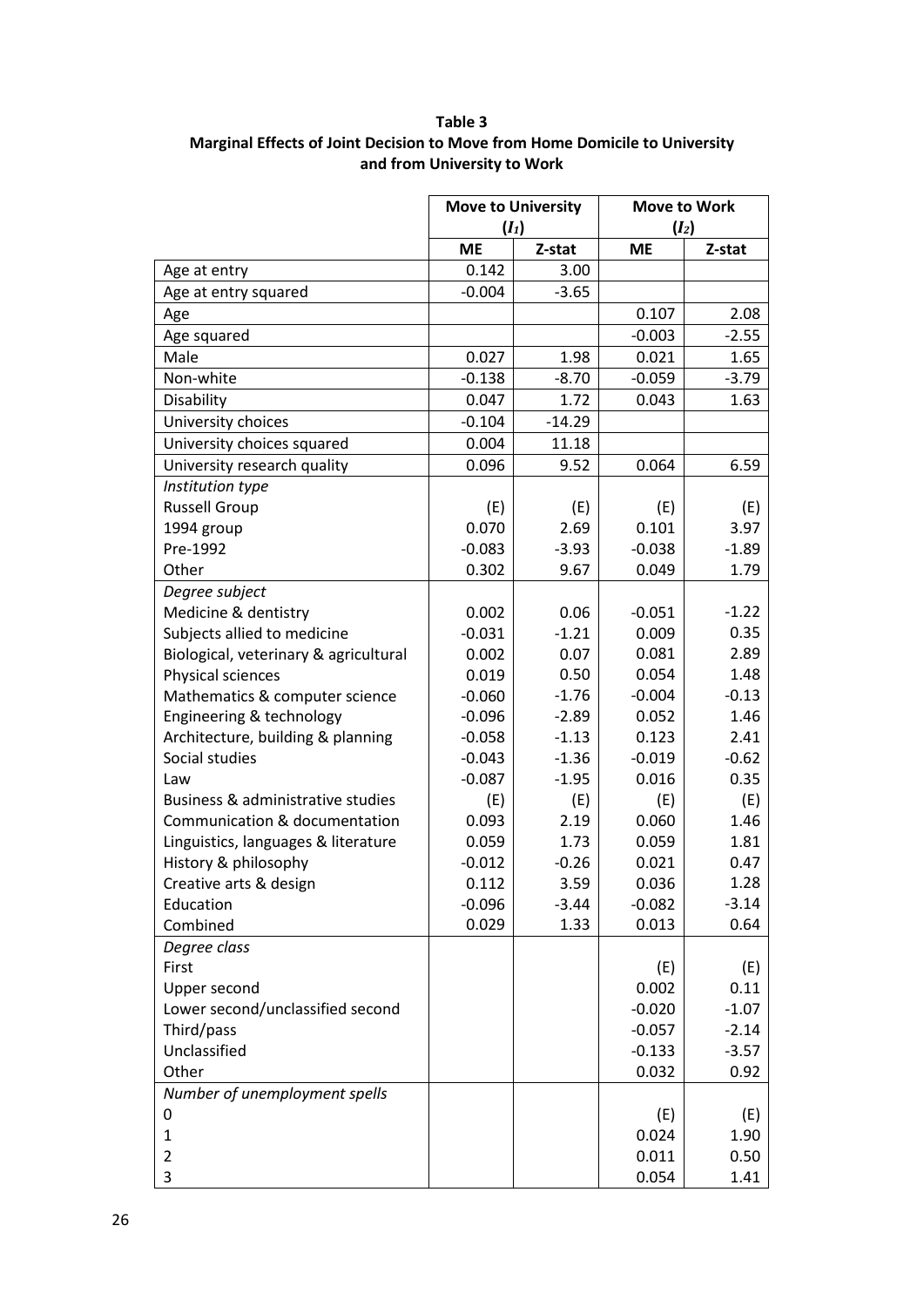| 4                                         |          |          | 0.031    | 0.44     |  |  |  |  |
|-------------------------------------------|----------|----------|----------|----------|--|--|--|--|
| $5+$                                      |          |          | 0.050    | 0.68     |  |  |  |  |
| Importance of degree                      |          |          |          |          |  |  |  |  |
| Formal requirement                        |          |          | (E)      | (E)      |  |  |  |  |
| Important                                 |          |          | $-0.013$ | $-0.95$  |  |  |  |  |
| Not very important but helped             |          |          | $-0.047$ | $-3.29$  |  |  |  |  |
| Not important                             |          |          | $-0.040$ | $-2.28$  |  |  |  |  |
| Don't know/not stated                     |          |          | $-0.045$ | $-2.63$  |  |  |  |  |
| Labour market characteristics             |          |          |          |          |  |  |  |  |
| Distance from London                      |          |          | $-0.000$ | $-3.32$  |  |  |  |  |
| Population density (work) $x10^3$         |          |          | 0.021    | 1.35     |  |  |  |  |
| Economic activity (work)                  |          |          | 0.038    | 11.47    |  |  |  |  |
| Professional earnings (work)              |          |          | 0.001    | 2.01     |  |  |  |  |
| Population density (university) $x10^3$   |          |          | 0.021    | 1.37     |  |  |  |  |
| Economic activity (university)            |          |          | 0.004    | 1.12     |  |  |  |  |
| Professional earnings (university)        |          |          | $-0.002$ | $-5.15$  |  |  |  |  |
| Region of domicile                        |          |          |          |          |  |  |  |  |
| <b>North East</b>                         | $-0.167$ | $-4.38$  | 0.137    | 2.75     |  |  |  |  |
| North West                                | $-0.082$ | $-2.40$  | $-0.098$ | $-3.42$  |  |  |  |  |
| Yorkshire & Humberside                    | $-0.126$ | $-3.74$  | $-0.052$ | $-1.63$  |  |  |  |  |
| <b>East Midlands</b>                      | (E)      | (E)      | (E)      | (E)      |  |  |  |  |
| <b>West Midlands</b>                      | 0.058    | 1.55     | 0.006    | 0.18     |  |  |  |  |
| Eastern                                   | 0.154    | 3.99     | 0.063    | 1.74     |  |  |  |  |
| London                                    | $-0.046$ | $-1.30$  | $-0.101$ | $-3.55$  |  |  |  |  |
| South East                                | 0.134    | 3.67     | $-0.053$ | $-1.76$  |  |  |  |  |
| South West                                | 0.013    | 0.36     | $-0.018$ | $-0.56$  |  |  |  |  |
| Wales                                     | $-0.178$ | $-6.31$  | $-0.135$ | $-5.06$  |  |  |  |  |
| Scotland                                  | $-0.420$ | $-27.90$ | $-0.321$ | $-18.57$ |  |  |  |  |
| Northern Ireland                          | $-0.390$ | $-22.68$ | $-0.156$ | $-5.27$  |  |  |  |  |
| Domicile worker                           |          |          | 0.042    | 4.07     |  |  |  |  |
|                                           |          |          |          |          |  |  |  |  |
| Cov(ε <sub>1</sub> , ε <sub>2</sub> ) - ρ | 0.813    |          |          |          |  |  |  |  |
| Sample size                               | 7,901    |          |          |          |  |  |  |  |

*Note*: (E) denotes and excluded reference category; in the likelihood function atanρ is estimated with a coefficient value of 1.135 and a standard error of 0.029 (z-score 38.61); likelihood ratio test that  $\rho$ =0 ( $\chi^2_{(1)}$ =2019.13) is easily rejected.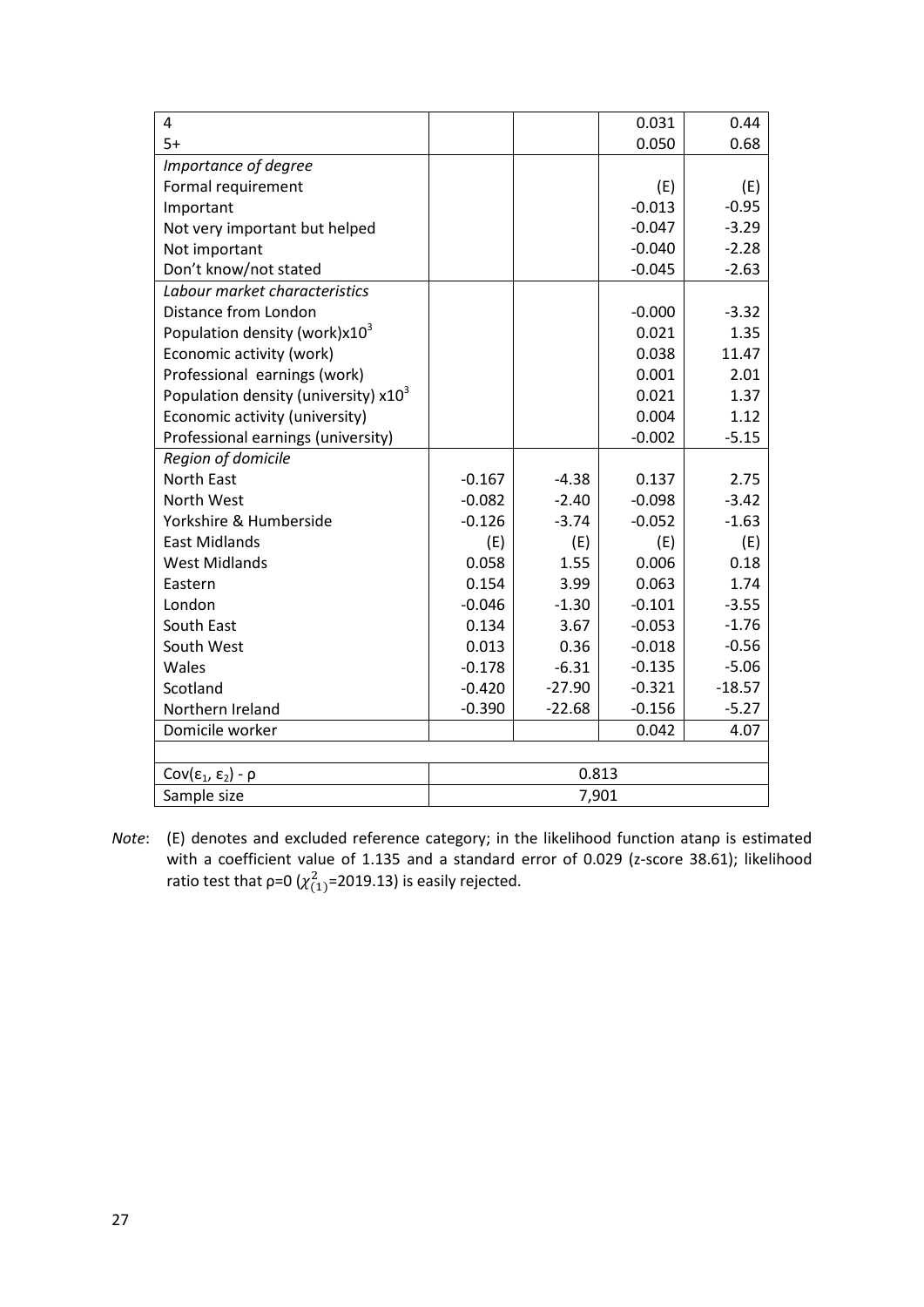|                                       | 0.25     |          | 0.5      |          | 0.75     |          |  |
|---------------------------------------|----------|----------|----------|----------|----------|----------|--|
|                                       | Coef     | t-stat   | Coef     | t-stat   | Coef     | t-stat   |  |
| Age                                   | 0.177    | 2.89     | 0.128    | 3.05     | 0.061    | 1.51     |  |
| Age squared                           | $-0.003$ | $-2.41$  | $-0.002$ | $-2.45$  | $-0.001$ | $-0.79$  |  |
| Male                                  | 0.017    | 0.98     | 0.035    | 2.92     | 0.049    | 4.32     |  |
| Non-white                             | $-0.054$ | $-2.69$  | $-0.037$ | $-2.71$  | $-0.020$ | $-1.48$  |  |
| Disability                            | $-0.011$ | $-0.32$  | 0.008    | 0.33     | $-0.010$ | $-0.43$  |  |
| Months unemployed                     | $-0.014$ | $-2.97$  | $-0.017$ | $-4.96$  | $-0.022$ | $-6.84$  |  |
| Months unemployed squared             | 0.000    | 0.71     | 0.000    | 0.55     | 0.001    | 4.89     |  |
| Permanent contract                    | 0.100    | 6.01     | 0.075    | 6.60     | 0.058    | 5.30     |  |
| Institution type                      |          |          |          |          |          |          |  |
| <b>Russell Group</b>                  | (E)      | (E)      | (E)      | (E)      | (E)      | (E)      |  |
| 1994 group                            | $-0.011$ | $-0.36$  | 0.016    | 0.74     | $-0.001$ | $-0.05$  |  |
| Pre-1992                              | $-0.027$ | $-1.05$  | 0.019    | 1.08     | $-0.014$ | $-0.82$  |  |
| Other                                 | $-0.037$ | $-1.75$  | $-0.002$ | $-0.17$  | $-0.028$ | $-2.04$  |  |
| Degree class                          |          |          |          |          |          |          |  |
| First                                 | (E)      | (E)      | (E)      | (E)      | (E)      | (E)      |  |
| Upper second                          | $-0.039$ | $-1.44$  | $-0.021$ | $-1.12$  | $-0.042$ | $-2.37$  |  |
| Lower second/unclassified second      | $-0.080$ | $-2.77$  | $-0.074$ | $-3.76$  | $-0.089$ | $-4.73$  |  |
| Third/pass                            | $-0.118$ | $-2.49$  | $-0.126$ | $-3.90$  | $-0.127$ | $-4.12$  |  |
| Unclassified                          | 0.052    | 0.76     | 0.092    | 1.94     | 0.049    | 1.07     |  |
| Other                                 | $-0.005$ | $-0.09$  | 0.020    | 0.56     | $-0.014$ | $-0.42$  |  |
| Degree subject                        |          |          |          |          |          |          |  |
| Medicine & dentistry                  | (E)      | (E)      | (E)      | (E)      | (E)      | (E)      |  |
| Subjects allied to medicine           | $-0.623$ | $-10.03$ | $-0.553$ | $-13.04$ | $-0.507$ | $-12.49$ |  |
| Biological, veterinary & agricultural | $-0.843$ | $-13.04$ | $-0.735$ | $-16.62$ | $-0.657$ | $-15.54$ |  |
| Physical sciences                     | $-0.834$ | $-11.50$ | $-0.720$ | $-14.53$ | $-0.633$ | $-13.35$ |  |
| Mathematics & computer science        | $-0.755$ | $-10.73$ | $-0.631$ | $-13.12$ | $-0.507$ | $-11.02$ |  |
| Engineering & technology              | $-0.539$ | $-7.88$  | $-0.475$ | $-10.18$ | $-0.455$ | $-10.18$ |  |
| Architecture, building & planning     | $-0.608$ | $-7.28$  | $-0.583$ | $-10.23$ | $-0.525$ | $-9.63$  |  |
| Social studies                        | $-0.708$ | $-10.29$ | $-0.645$ | $-13.74$ | $-0.567$ | $-12.60$ |  |
| Law                                   | $-0.809$ | $-9.30$  | $-0.707$ | $-11.91$ | $-0.636$ | $-11.18$ |  |
| Business & administrative studies     | $-0.728$ | $-11.47$ | $-0.666$ | $-15.38$ | $-0.580$ | $-13.99$ |  |
| Communication & documentation         | $-0.871$ | $-10.69$ | $-0.739$ | $-13.29$ | $-0.693$ | $-13.01$ |  |
| Linguistics, languages & literature   | $-0.814$ | $-12.03$ | $-0.740$ | $-16.00$ | $-0.617$ | $-13.95$ |  |
| History & philosophy                  | $-0.808$ | $-9.45$  | $-0.753$ | $-12.89$ | $-0.662$ | $-11.84$ |  |
| Creative arts & design                | $-0.932$ | $-13.12$ | $-0.820$ | $-16.89$ | $-0.743$ | $-15.99$ |  |
| Education                             | $-0.425$ | $-6.35$  | $-0.449$ | $-9.83$  | $-0.452$ | $-10.34$ |  |
| Combined                              | $-0.731$ | $-11.83$ | $-0.630$ | $-14.94$ | $-0.542$ | $-13.43$ |  |
| Region of employment                  |          |          |          |          |          |          |  |
| North East                            | (E)      | (E)      | (E)      | (E)      | (E)      | (E)      |  |
| North West                            | $-0.021$ | $-0.38$  | $-0.054$ | $-1.42$  | $-0.053$ | $-1.47$  |  |
| Yorkshire & Humberside                | 0.003    | 0.05     | $-0.030$ | $-0.77$  | $-0.031$ | $-0.84$  |  |
| East Midlands                         | 0.041    | 0.69     | 0.011    | 0.27     | $-0.034$ | $-0.88$  |  |
| <b>West Midlands</b>                  | $-0.036$ | $-0.62$  | $-0.024$ | $-0.63$  | $-0.037$ | $-0.98$  |  |
| Eastern                               | 0.025    | 0.44     | 0.022    | 0.57     | $-0.000$ | $-0.01$  |  |
| London                                | 0.150    | 2.93     | 0.127    | 3.62     | 0.131    | 3.92     |  |
| South East                            | 0.085    | 1.60     | 0.086    | 2.37     | 0.047    | 1.36     |  |

### **Table 4 Wage Equating Estimates by Quartile**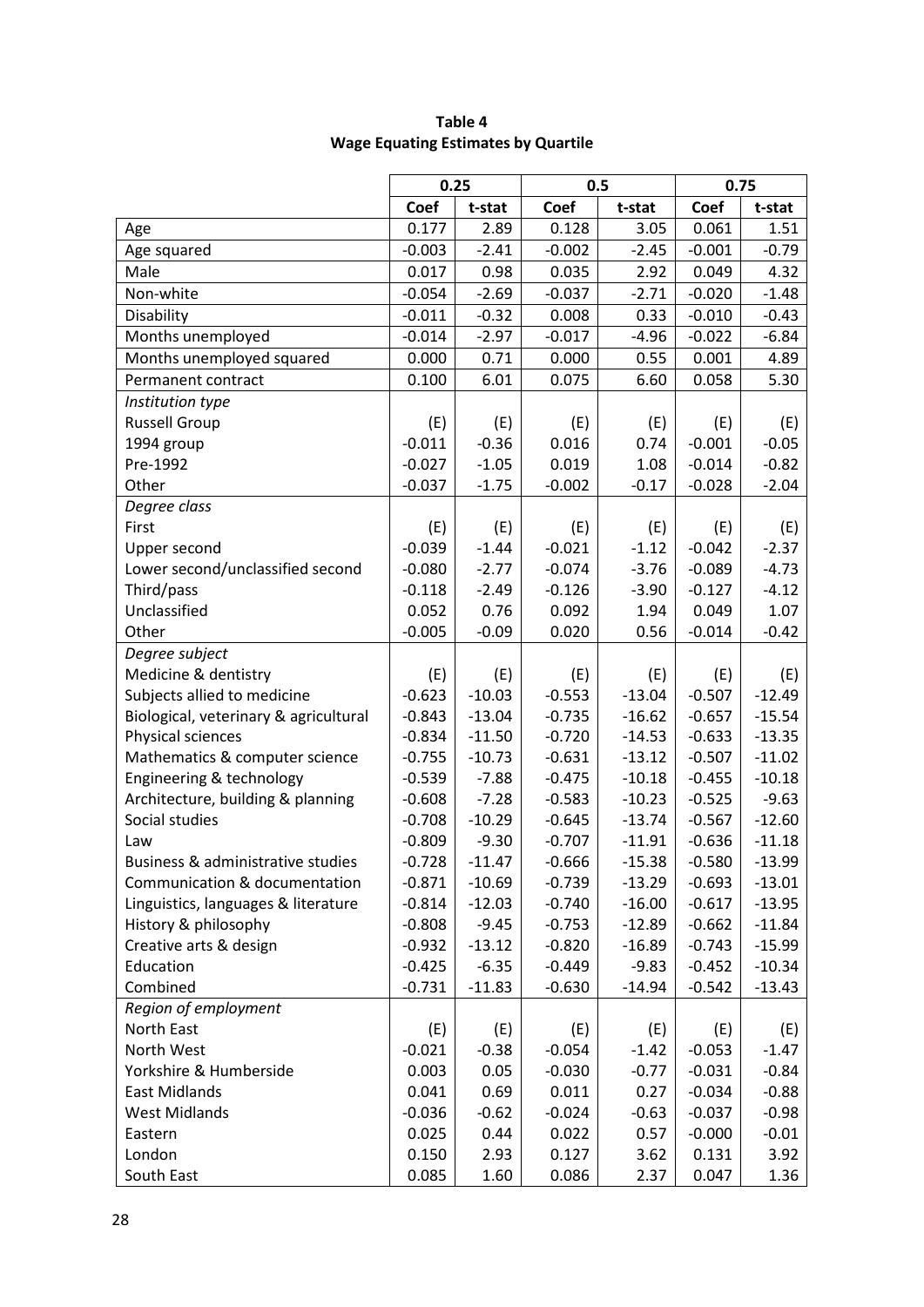| South West                | $-0.029$ | $-0.51$ | $-0.049$ | $-1.25$ | $-0.082$ | $-2.17$ |
|---------------------------|----------|---------|----------|---------|----------|---------|
| Wales/Other               | $-0.140$ | $-2.66$ | $-0.145$ | $-4.03$ | $-0.094$ | $-2.71$ |
| Scotland/Northern Ireland | $-0.085$ | $-1.67$ | $-0.096$ | $-2.77$ | $-0.064$ | $-1.94$ |
| Constant                  | 7.801    | 10.58   | 8.510    | 16.90   | 9.39     | 19.49   |
| Sample size               | 3.717    |         |          |         |          |         |

*Note*: (E) denotes and excluded reference category.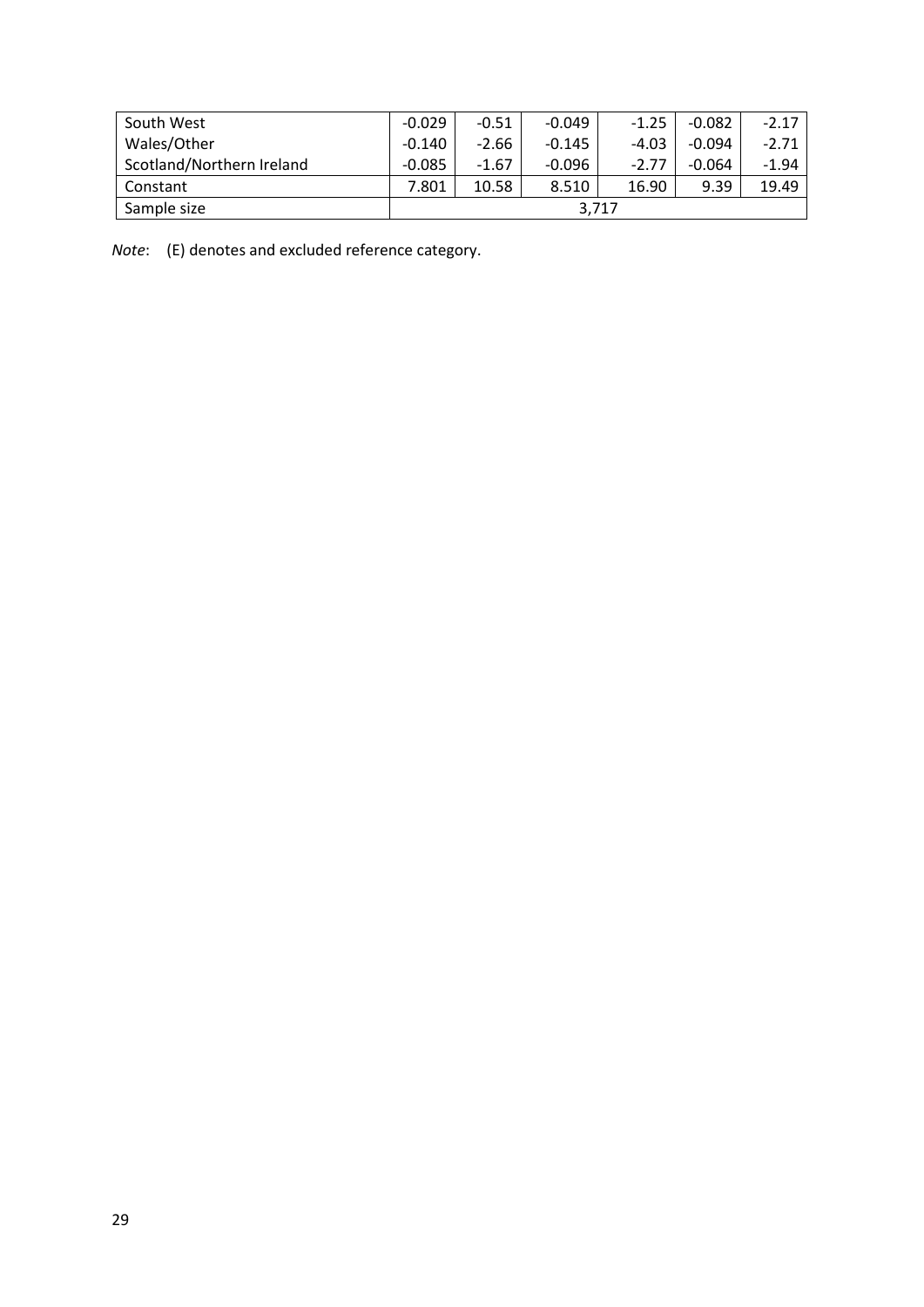|                                     | Non-          | Move-            | Stay-          | Leave-         | <b>Non-Returning</b> |
|-------------------------------------|---------------|------------------|----------------|----------------|----------------------|
|                                     | <b>Movers</b> | <b>Returners</b> | <b>Leavers</b> | <b>Stavers</b> | <b>Double-Movers</b> |
| Occupation                          |               |                  |                |                |                      |
| Managers & senior officials         | 11.88         | 12.68            | 16.87          | 12.99          | 17.07                |
| Professional                        | 32.70         | 32.12            | 32.66          | 42.53          | 35.13                |
| Associate professional & technical  | 34.55         | 32.00            | 29.49          | 27.21          | 30.97                |
| Administrative & secretarial        | 10.21         | 14.02            | 10.58          | 7.99           | 9.39                 |
| Skilled trades                      | 0.79          | 1.20             | 0.62           | 1.19           | 0.71                 |
| Personal services                   | 2.69          | 3.00             | 2.67           | 1.67           | 2.52                 |
| Sales & customer services           | 4.24          | 3.41             | 5.00           | 3.01           | 2.30                 |
| Process, plant & machine operatives | 0.96          | 0.42             | 1.30           | 1.01           | 0.48                 |
| Elementary                          | 1.98          | 1.17             | 0.81           | 2.41           | 1.43                 |
| Graduate occupation                 | 76.45         | 74.64            | 76.80          | 80.95          | 81.20                |
| Degree required                     |               |                  |                |                |                      |
| Required                            | 29.89         | 23.20            | 51.45          | 33.39          | 38.11                |
| Expected                            | 6.39          | 8.07             | 9.68           | 12.80          | 14.04                |
| Advantage                           | 17.92         | 22.84            | 21.43          | 18.12          | 26.31                |
| No                                  | 45.80         | 45.90            | 17.44          | 35.69          | 21.55                |

**Table 5 Occupational Attainment (%) by Movement Category**

*Note*: all figures are weighted using finalwt.